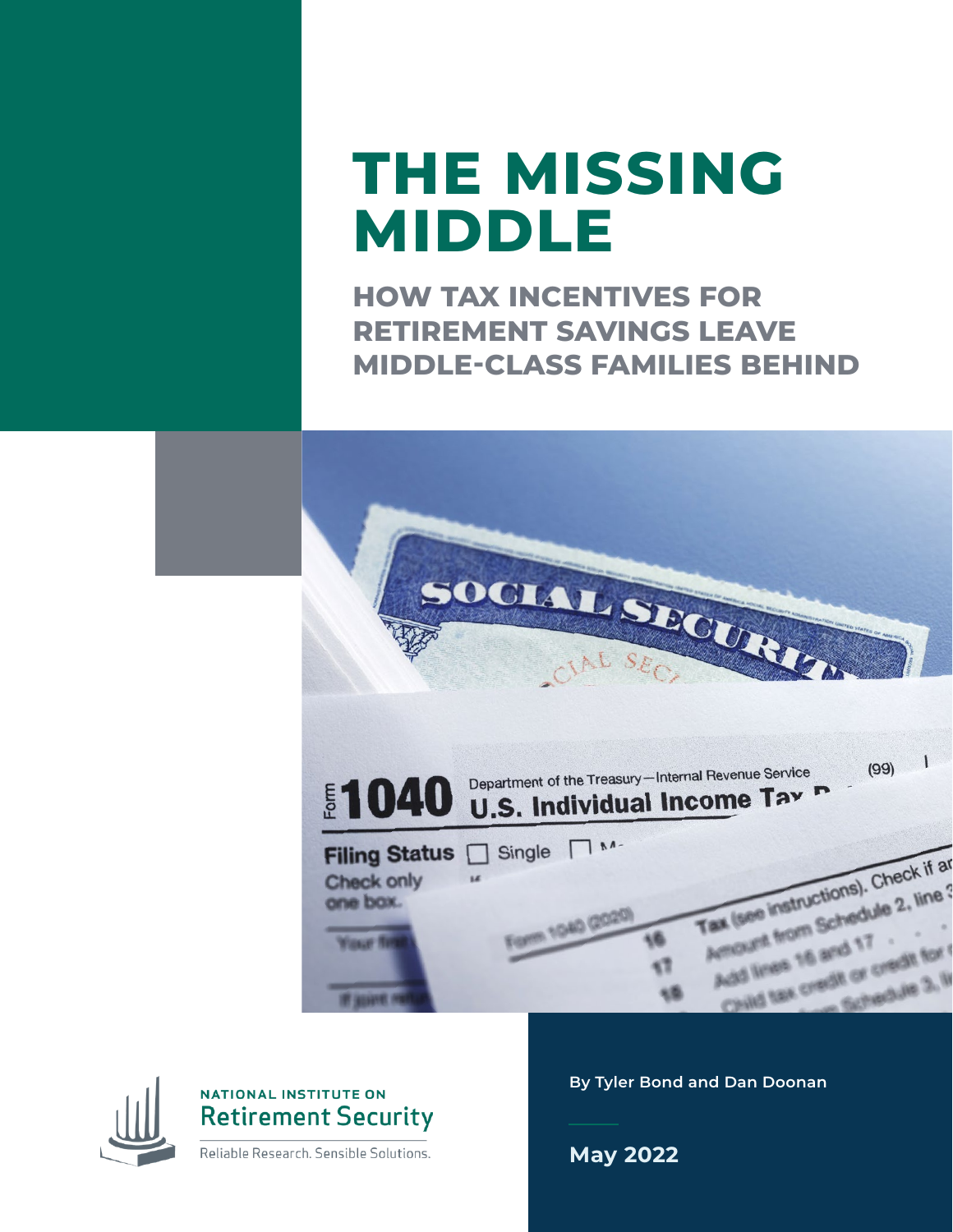## **ABOUT THE AUTHORS**

**Tyler Bond** is the research manager for the National Institute on Retirement Security. He works with the executive director to plan all NIRS research products. Since joining NIRS, Bond has authored and co-authored research reports, issue briefs, and fact sheets on a wide variety of topics relating to retirement security. He has spoken at multiple conferences about NIRS research and has testified before policymakers. Previously, Bond spent four years at the National Public Pension Coalition, where he directed the research program and authored six original research reports. He also has held positions on Capitol Hill and at the Center on Budget and Policy Priorities. Bond holds a B.A. in political science and philosophy from Indiana University and an M.A. in public policy from The George Washington University. He is a member of the National Academy of Social Insurance.

**Dan Doonan** is the executive director of the National Institute on Retirement Security. With the Board of Directors, Doonan leads the organization's strategic planning, retirement research, and education initiatives. Doonan has more than 20 years of experience working on retirement issues from different vantage points including an analyst, consultant, trainer, and a plan trustee. He comes to NIRS after serving as a senior pension specialist with the National Education Association. Doonan began his career at the Department of Labor as a mathematical statistician. He then spent seven years performing actuarial analysis with Buck Consultants in the retirement practice. His experience also includes positions as a research director and labor economist. Doonan holds a B.S. in Mathematics from Elizabethtown College and is a member of the National Academy of Social Insurance.

# **ACKNOWLEDGEMENTS**

The authors are grateful for the comments, advice, and assistance provided by Teresa Ghilarducci, Kelly Kenneally, David Mitchell, Monique Morrissey, and Steve Rosenthal. All errors and omissions are solely those of the authors.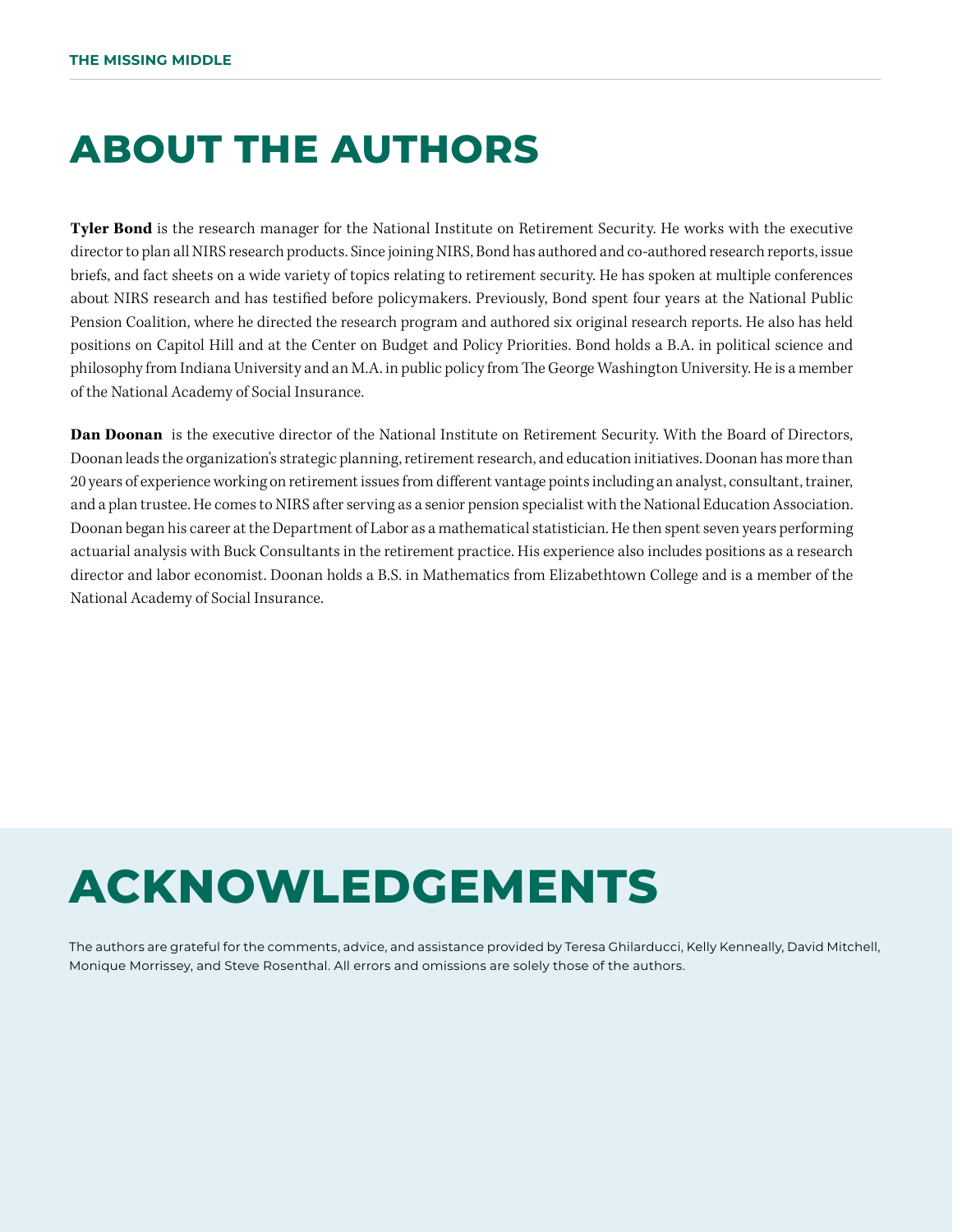### **EXECUTIVE SUMMARY**

Saving for retirement is one of the biggest financial challenges most working Americans will face. While the vast majority will participate in Social Security, most will have less than half of their income replaced by Social Security in retirement. Therefore, many workers also will need to save for retirement through other plans, such as an employer-provided defined benefit pension plan or 401(k) plan, or on their own through an Individual Retirement Account (IRA). Congress has established a number of tax incentives to encourage saving for retirement through these plans. However, due to the structure of the tax code, uneven levels of retirement plan participation, and the growth of income inequality, many of the benefits of these tax incentives accrue to high-income earners.

The middle class is left behind by the retirement savings system in key ways. Social Security replacement rates are too low for middle-class families to maintain their standard of living in retirement, but many middle-class households don't reach the level of income and savings needed to truly benefit from the tax incentives for individual savings. This means the middle class too often is missing out in terms of benefiting from various retirement savings programs.

This report from the National Institute on Retirement Security (NIRS) documents how the current tax incentives fail to promote adequate retirement security for the middle class. It considers the impact of factors including marginal tax rates, retirement plan participation, and income distribution on retirement saving levels. Finally, this research discusses potential solutions that could enhance retirement security for the many working families left behind by existing programs.

The report's key findings are as follows:

- **• The current retirement saving structure suffers from a missing middle.** The progressive nature of the Social Security benefit does much to prevent old-age poverty, but the level of income replacement from Social Security falls off far more quickly than private savings function to provide adequate retirement income for middle-class workers.
- **• Tax expenditures for various retirement programs are heavily skewed toward high-income earners.**  Some of this is due to the design of the tax breaks themselves, but outside factors, such as participation

in employer-provided retirement plans and having the financial resources to save for retirement, also play a significant role.

- **• The value of tax incentives for saving is much greater for those at higher income levels,** who face higher marginal tax rates. These incentives are quite weak for much of the middle class. Additionally, those who are able to invest earlier and at higher levels enjoy a greater advantage from the deferral of taxation on investment gains.
- **• The tax expenditures for retirement saving, oriented around the defined contribution system, give rise to inequities beyond income and wealth.** Geographic and racial inequities related to retirement are both exacerbated by the tax incentives for saving.
- **• Solutions to these inequities should focus on increasing participation in the retirement savings system and ensuring working families also receive adequate incentives to save for retirement.** Some potential solutions could focus on building upon Social Security, either through benefit changes or allowing the program to integrate lifetime income options for savers. Reforming the tax expenditures themselves, by eliminating the deduction-based system and replacing it with a refundable credit is another possibility. Other solutions could focus on increasing access and participation in savings plans, which some states are doing for workers who lack workplace plans, thereby making it easier to participate. Finally, curbing abuses of the existing system would ensure that the significant sums of federal tax revenue that are dedicated to retirement security are directed at generating retirement income.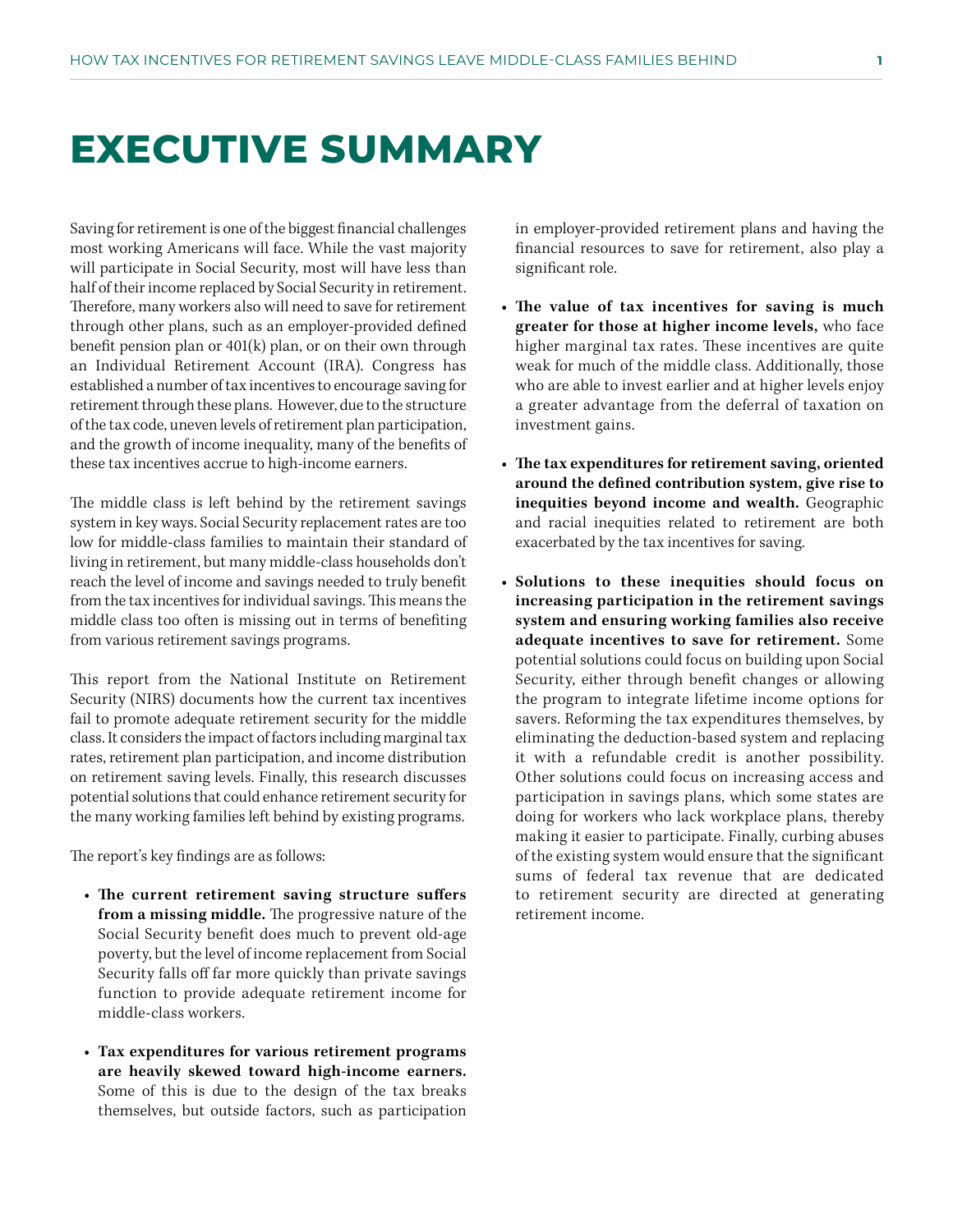### **A BRIEF HISTORY OF RETIREMENT**

One hundred years ago, few people in the United States retired. Whether they lived and worked on the farm or in the city, many people worked until they died. If they became too infirm by old age to work, they were either cared for by their families or they lived in destitution. In the case of civil service workers, they often would work into old age, long past the peak of their abilities, because they needed the income from their employment to meet the basic necessities of life.

Beginning in the 1910s and 1920s, several states established pension plans for teachers and general government. These retirement plans helped workers retire when old age prevented them from doing their job and ensured they would not be forced to live in poverty. Old age poverty was common and many looked down upon the elderly for their destitution. Elder poverty was exacerbated by the Great Depression, and one of the early priorities for President Franklin D. Roosevelt's New Deal was to create a system of social security to alleviate old age poverty. The first Social Security check was paid in January 1940, and the system slowly ramped up in the years that followed.

After World War II, the American economy boomed and the middle class boomed with it. As economic growth surged in the post-war period, more state and local governments and private companies established pension plans for their employees. Congress also extended Social Security to more workers. The program initially covered 56 percent of American workers, excluding farm laborers, domestic servants, and employees of federal, state, and local government.<sup>1</sup> Many of these excluded workers were Black and this early exclusion represents a historic example of racial discrimination in government programs. Over time, Congress passed legislation to include more of these workers in the system, and Social Security now covers 96 percent of American workers.<sup>2</sup> The idea of the "golden years" when retirees could travel and visit the grandchildren increasingly became a core part of the postwar American Dream, at least for certain workers in certain sectors of the economy.

While Social Security and defined benefit (DB) pensions were growing and becoming more prevalent, various types of defined contribution (DC) plans were established as well. For some workers, these DC plans were a way to save for retirement in addition to Social Security. For others, these plans were a supplement to both a pension and Social Security. Regardless, these DC plans did not dominate the retirement savings landscape as they do in the private sector today.

Many notions of what retirement should be and how to save for it are rooted in this post-war period. When the middle class was thriving in the thirty year post-war period, the American Dream of a financially secure retirement gained cultural power. For certain workers in certain sectors of the economy, such as union employees at big automobile manufacturing companies, the idea of a well-paying job with a generous company pension and perhaps a supplemental savings plan came to be viewed as the default work arrangement. Many of these jobs could be obtained with a high school diploma and, with them, entry to the growing middle class.

In the late 1970s, however, something fundamental began to shift in the American economy. The gains from economic growth were broadly shared in the thirty year post-war period, raising incomes for those at the bottom and the top. Since 1975, though, economic gains mostly have gone to the top. There has been a marked and noticeable rise in inequality of both income and wealth in the American economy.3 For a white male without a college degree, real income is lower now than it was in 1975. Median income, full-time, full-year workers generally have experienced little real wage growth during the past forty years, while those at the very top have seen wage growth far surpassing GDP growth.4

Economists from the Rand Corporation studied this increase in income inequality from 1975 to 2018, and they did more than just document the increase. They created a counterfactual scenario in which the gains from economic growth were shared as broadly from 1975 to 2018 as they were from 1946 to 1975. If the gains had been shared to the same degree, real income for the bottom 90 percent of workers would have been \$2.5 trillion greater.

This period of time in which both income and wealth inequality have increased has coincided with the increasing prevalence of DC plans in the private sector. The Revenue Act of 1978 created 401(k) plans, but these were fairly minor plans until 1981 when the Reagan administration directed the Internal Revenue Service (IRS) to change the legal interpretation of that provision of the tax code to make them more widely available. This change, coupled with other regulatory changes, has led to the gradual decline of defined benefit pensions in certain private sector industries and the widespread dominance of the 401(k) plan and its equivalents.<sup>5</sup> This trend not only shifted the responsibility and risks of retirement onto individuals, but also a significant portion (and often all) of the costs.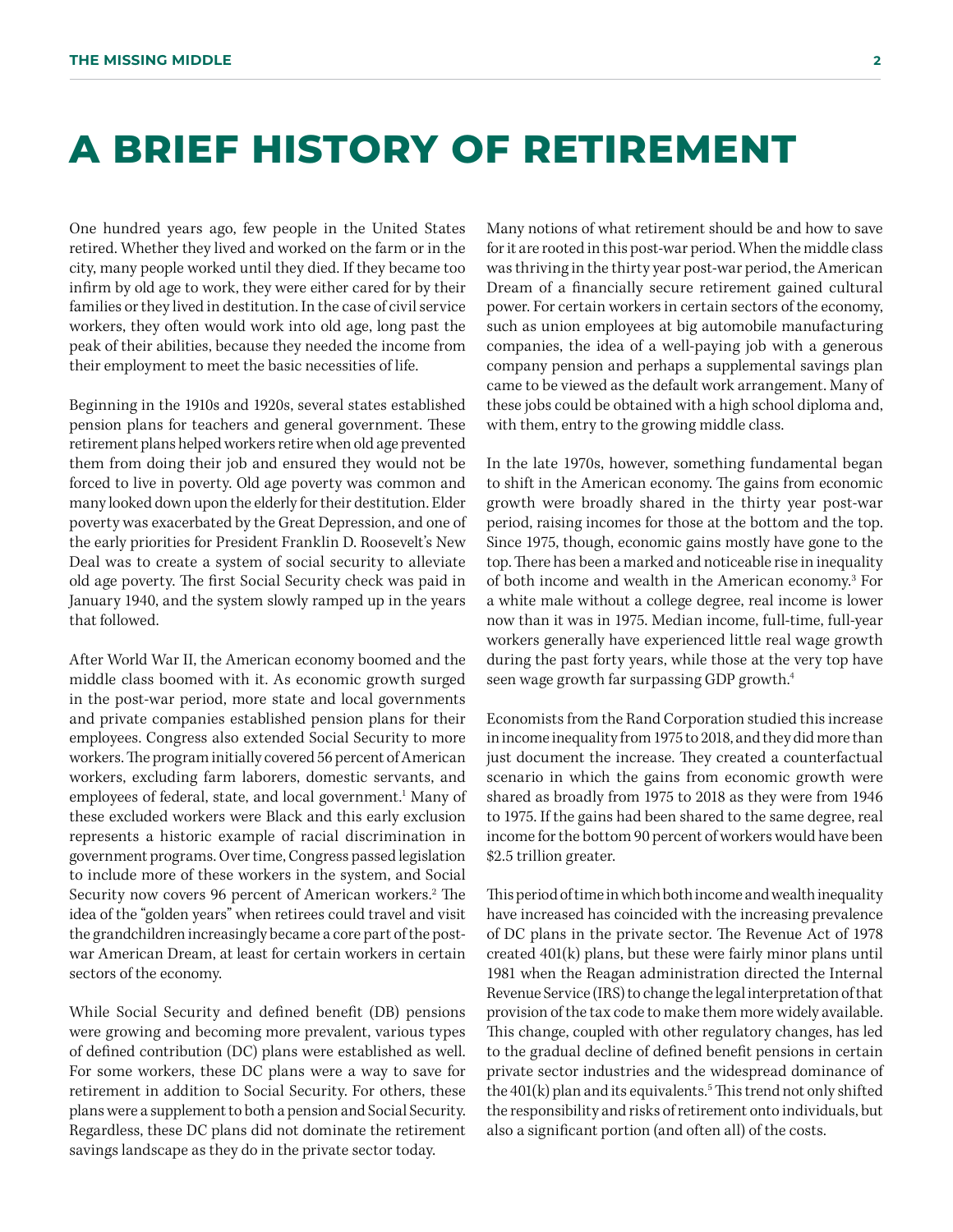### **THE MISSING MIDDLE CLASS**

The middle class, which constitutes slightly more than half of American households, has borne the brunt of this cost shift. Retirement researchers have consistently found median (50th percentile) retirement savings for American workers and households to be too low. Some researchers optimistically point to average savings, but this data point causes the savings of those with extraordinary wealth to obscure the retirement savings challenge facing the middle class. It is clear that there are many people approaching retirement with a Social Security benefit that will replace less than half of their income, meager savings, and who are less likely to be accruing a pension benefit than middle-class workers in the past.

Paradoxically, the current retirement systems seem to prioritize both reducing elder poverty and serving the interests of those who have high incomes and wealth. Forty years ago, saving for retirement through a 401(k) offered more benefits for a typical middle-class worker. However, recent changes to the tax code, the economy, and life expectancy have made saving for a secure retirement through a 401(k) more challenging for middle-class families. The economy and the tax code have changed dramatically since the early 1980s when 401(k)s began their rise to dominance. For one thing, top marginal income tax rates are much lower now than 40 years ago, so there is generally less advantage to be gained by lowering taxable income through contributions to a 401(k) or other retirement plan.7 Second, the standard deduction on federal income tax returns is much larger now, thanks to the Tax Cuts and Jobs Act. In addition, those who are married and filing jointly need household income above \$109,000 in 2022 to move beyond the 12 percent marginal tax bracket, given that the standard deduction is \$25,900 and the first \$83,550 of taxable income is taxed at 12 percent or less. Thus, the 'tax match' available through retirement savings is only 12 percent or less for many middle-class families, which is a weak illiquidity premium offer for locking up money for decades.

There also have been structural changes in the economy. Interest rates are much lower now than in the early 1980s **(Figure 1)**. At that time, interest rates were in the double digits, so someone saving for retirement could invest in a fairly simple mix of relatively safe assets, like Treasury bonds, and earn a sizeable return (even if those high interest rates had harmful effects in other areas of life beyond retirement saving). Now that interest rates are at historically low levels, investors must either take more risk or plan for lower returns in their investments by saving more.8 Given that 401(k) tax incentives operate in two ways – the contributions are made pre-tax and taxes on investment gains are deferred for long periods of time – the tax benefits relating to investment returns may be less in a market with lower returns.<sup>9</sup> This means the immediate income deductibility of contributions represents a greater portion of 401(k) retirement tax incentives for middle-class families.

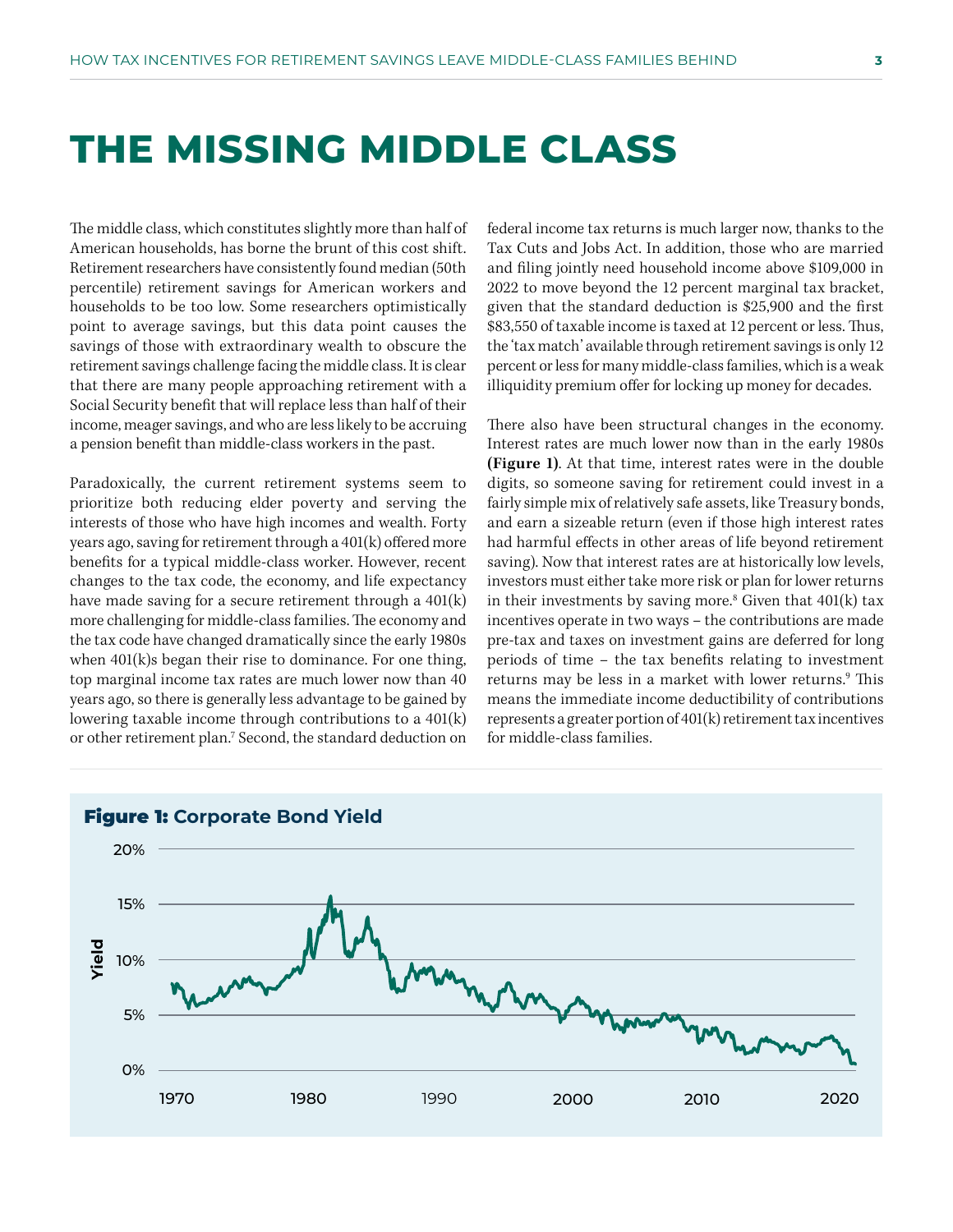Taken together, these changes mean that a typical middleclass family receives a smaller tax benefit through saving for retirement in a tax-advantaged plan like a 401(k) than a similar family forty years ago while also expecting to need more resources for a secure retirement.<sup>10</sup> Saving for retirement remains a good idea, but tax changes have changed the arithmetic regarding retirement savings. It is true many employers offer some sort of contribution match that impacts this value proposition, but participation in employer plans is spotty at the income levels where the tax benefits are weakest. So it's a question as to whether a middle-class family today is receiving a strong incentive to save for retirement through the tax code.

**This missing middle is characterized by a Social Security benefit that replaces less than half of pay, spotty access to employer plans, meager tax benefits, and major life costs–such as college, health care, and child care–that make consistent saving seem out of reach.** 

There is an argument that because of Social Security's progressive benefit structure and capped benefit amount, high-income earners need to save more for retirement

through private means because they will receive a smaller replacement ratio via Social Security than low-income earners. While this is true, as one moves up the income scale, the generosity of the Social Security benefit erodes far more quickly than the point at which the utilization of private savings plans and tax incentives begins to generate adequate retirement income. This leaves a gaping hole into which much of the middle class falls.

Lower income workers and service sector workers, who often overlap, largely are left out of the retirement savings system and, therefore, are not able to enjoy the tax breaks and employer matches available to those who do contribute to a retirement plan. The share of the present value of retirement tax benefits always rises with income **(Figure 2)**. Those at the top of the income spectrum, who face the highest marginal tax rates, always will benefit the most from tax deductions in a system with a progressive tax structure.

Figure 2 displays the share of the present value of tax benefits for retirement savings by income decile.<sup>11</sup> More than half of the present value of tax benefits for DC plans and IRAs accrues to those in the top ten percent by income. A significant percentage of the present value of DB pension plans also accrues to those in the top 10 percent. In fact, the top 30 percent of workers by income receive 89 percent of the present value of DC plans & IRAs, and 83 percent of the present value of DB plans.





\* Data from Distribution of Selected Tax Expenditures, Treasury Department and authors' calculations. Deciles are based upon cash income adjusted for family size, as follows: "Families are placed into deciles based on cash income adjusted for family size, by dividing income by the square root of family size."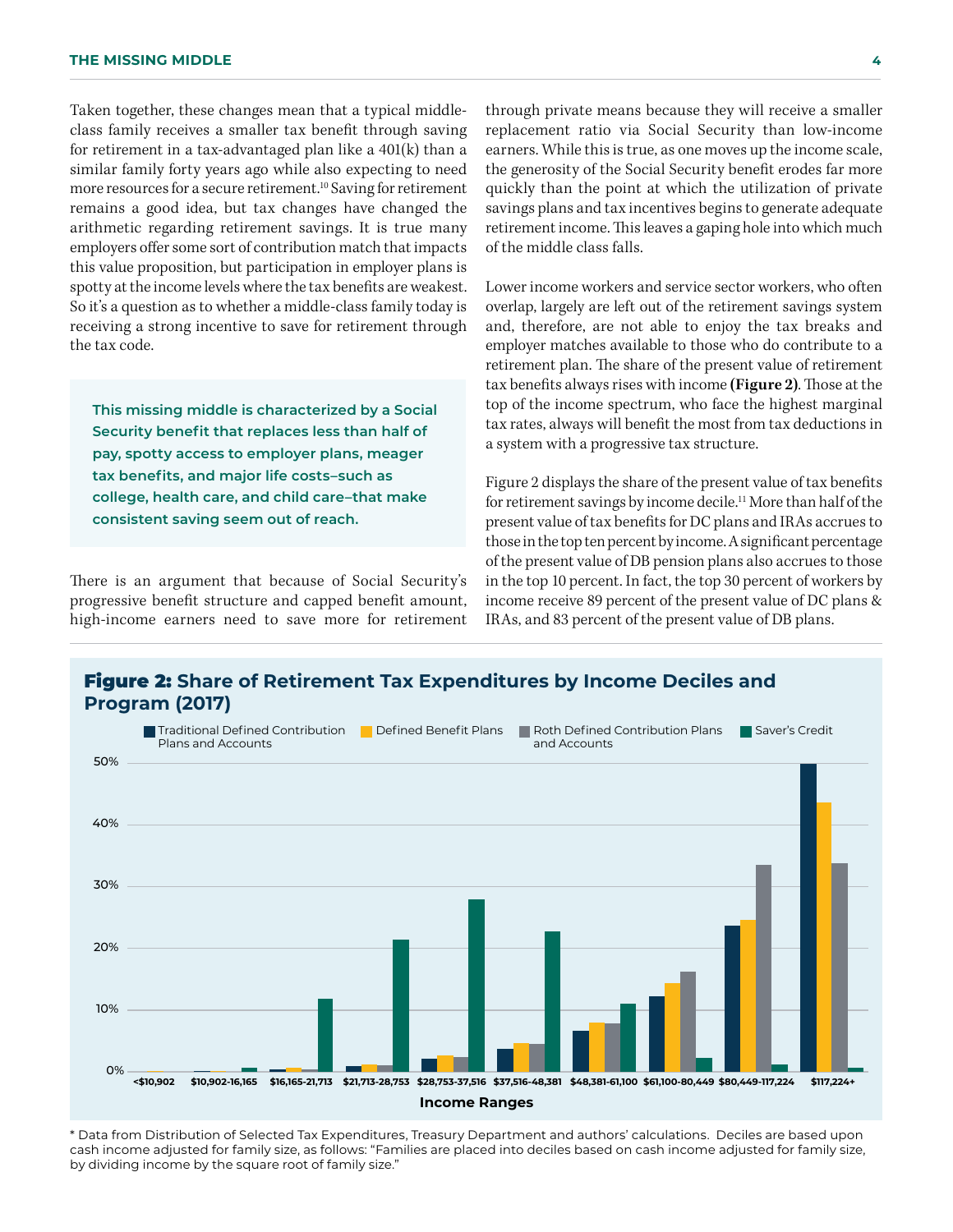### **TAX EXPENDITURES**

Tax expenditures are a common tool used by the federal government to promote public policy goals. Tax expenditures function as a form of spending through the tax code. Rather than allocating money for a specific purpose through the regular budgeting process, Congress often will spend through the tax code by creating a tax expenditure that diverts revenue away from the federal government. But unlike the annual appropriations process, once Congress creates a tax expenditure, it remains in the tax code in perpetuity, or at least until modified by Congress. Tax expenditures typically are used for good purposes: encouraging Americans to buy health insurance, own their own home, give to charitable causes, or save for retirement. As history has shown, though, tax expenditures can be diverted from their original purpose to serve the interests of a smaller segment of the taxpaying public.

It's not just a question of whether the benefit of a tax expenditure is diverted from its original purpose. The design of a tax expenditure can be less effective from the outset if it does not take into account who pays taxes, which tax bracket they fall in, and whether or not tax breaks can incentivize behaviors from certain segments of the population.

Take retirement savings. A tax incentive for retirement savings structured as a deduction offers no immediate tax benefit if someone does not owe taxes.12 Tax deductions work by reducing a taxpayer's federal income tax liability. This can be done either by reducing the amount of income subject to taxation or by offsetting some portion of taxes owed. If a taxpayer starts off by owing little or no taxes, then an incentive to reduce taxable income does not help this person.

Additionally, if a taxpayer is not saving, then a tax break offers no benefit even if they have a tax liability. Roughly half of Americans do not participate in a retirement savings plan through their employer, and this means they are far less likely to save. Retirement plan access is a major hurdle for retirement savings generally, but it compounds the inequality that is exacerbated by retirement tax expenditures because high-income earners are more likely to participate in a retirement savings plan through their employer.

#### Table 1: **List of Federal Retirement Tax Expenditures**

- **• Partial Exclusion of Social Security Benefits**
- **• Net exclusion of pension contributions and earnings:**
	- Defined benefit plans
	- Defined contribution plans
	- Individual Retirement Accounts (IRAs)
	- Self-Employed Plans
- **• Saver's Credit**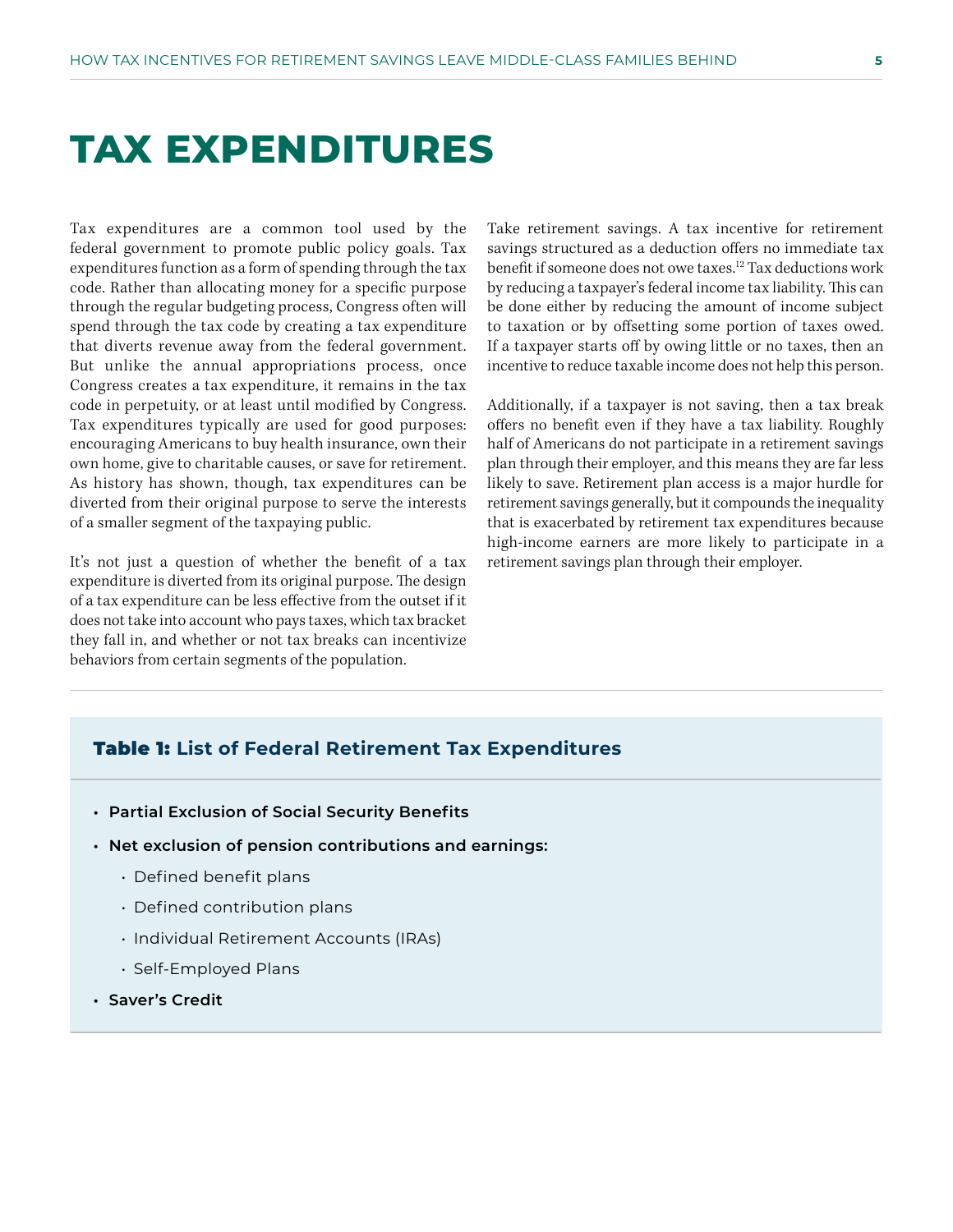### **UNDERSTANDING RETIREMENT TAX INCENTIVES AND COSTS**

The Internal Revenue Service (IRS) recognizes a broad array of types of retirement plans.<sup>13</sup> These can be grouped into several broad categories: DB plans, DC plans, Individual Retirement Accounts (IRAs), and self-employed plans. The category of DB pension plans includes single and multiemployer plans in the private sector, as well as state and local government plans. It also includes cash balance plans.14 DC plans include 401(k) plans, as well as 403(b) and 457 plans. IRAs are either traditional or Roth with tax differences being the main distinction between the two. Contributions to traditional IRAs are made pretax, but withdrawals are taxed as income in retirement, whereas contributions to Roth IRAs are made after tax, but the withdrawals -and the growth in investmentsare not taxed. Finally, self-employed plans are those such as Simplified Employee Pension (SEP) plans, SIMPLE IRAs, and other plans self-employed workers can establish to save for their own retirements.

Each category of retirement plans receives different tax treatments and has different tax expenditures targeted toward them. The tax expenditure for employer-sponsored DC plans is the fourth largest tax expenditure of the federal government. More than \$1.3 trillion will be spent on this expenditure alone during the next 10 year budget window of the federal government. It is clear that significant sums of money are spent to incentivize Americans to save for retirement.

Much of the retirement industry is oriented around saving in 401(k) plans and IRAs. When experts speak of closing the access gap, they typically mean increasing the number of employer-sponsored DC plans accessible to working people. When states have stepped up to fill this gap, they have mostly done so by establishing automatic IRA programs. Policymakers in Washington have proposed a national program that would enable private employers to offer their workers a 401(k) plan sponsored by the federal government. Recent innovations like multiple-employer plans (MEPs) and pooled employer plans (PEPs) are just further examples of increasing access to DC plans to close the retirement savings access gap.

Most tax incentives for retirement savings offered by the federal government are similarly oriented around individual savings. As noted above, these tax incentives represent a substantial use of federal resources. Adding up the cost of all federal tax expenditures for retirement savings totals \$2.9

trillion over 10 years starting in fiscal year 2021, although even this is only an estimate because the federal government does not track the actual amount of tax revenue lost to retirement tax expenditures.15

The tax incentives that exist to promote DB pension plans are substantial as well, but employers typically have paid for the majority of these plan costs, particularly in the private sector. Thus, these tax incentives are less likely to have the effect of reducing tax bills for individuals participating in the plan and largely are used to reduce employer taxes. In the public sector, it is much more common for DB pension plan participants to contribute to their pensions and be able to claim a tax deduction, though there is less wage inequality within public employment, as EPI notes:

*Public-sector earnings are less unequal than private-sector earnings, with more workers clustered in the middle of the earnings distribution and fewer workers with very low or very high earnings.16*

This means the distributional impacts of the retirement tax incentives for public sector DB pension plans are less pronounced. The benefits of DB pension plans also are not contingent on voluntary participation, since participation is often mandatory, nor on rate of return because all plan participants benefit from the same rate of return on the plan's investments. The tax benefits from DC plans reflect the length of the investment horizon, the rate of return the investor is able to achieve, and changes in marginal tax rates between beginning to save and taking disbursements in retirement.

As noted above, many working Americans are not participating in an employer-sponsored retirement savings plan. There has been a persistent access gap in which roughly half of working Americans at any given time don't participate in an employersponsored plan. There is no tax benefit to be gained if one does not have a plan in the first place, and even for those who are participating, if their income is too low, the immediate tax savings are meager. There are real efforts underway at both the state and federal level to close this access gap, but any discussion of the effectiveness of retirement tax incentives needs to begin by recognizing that many are excluded from these benefits because they do not have a retirement plan at work.

Many people could open an IRA at their financial institution and save on their own, but few do so, and there are well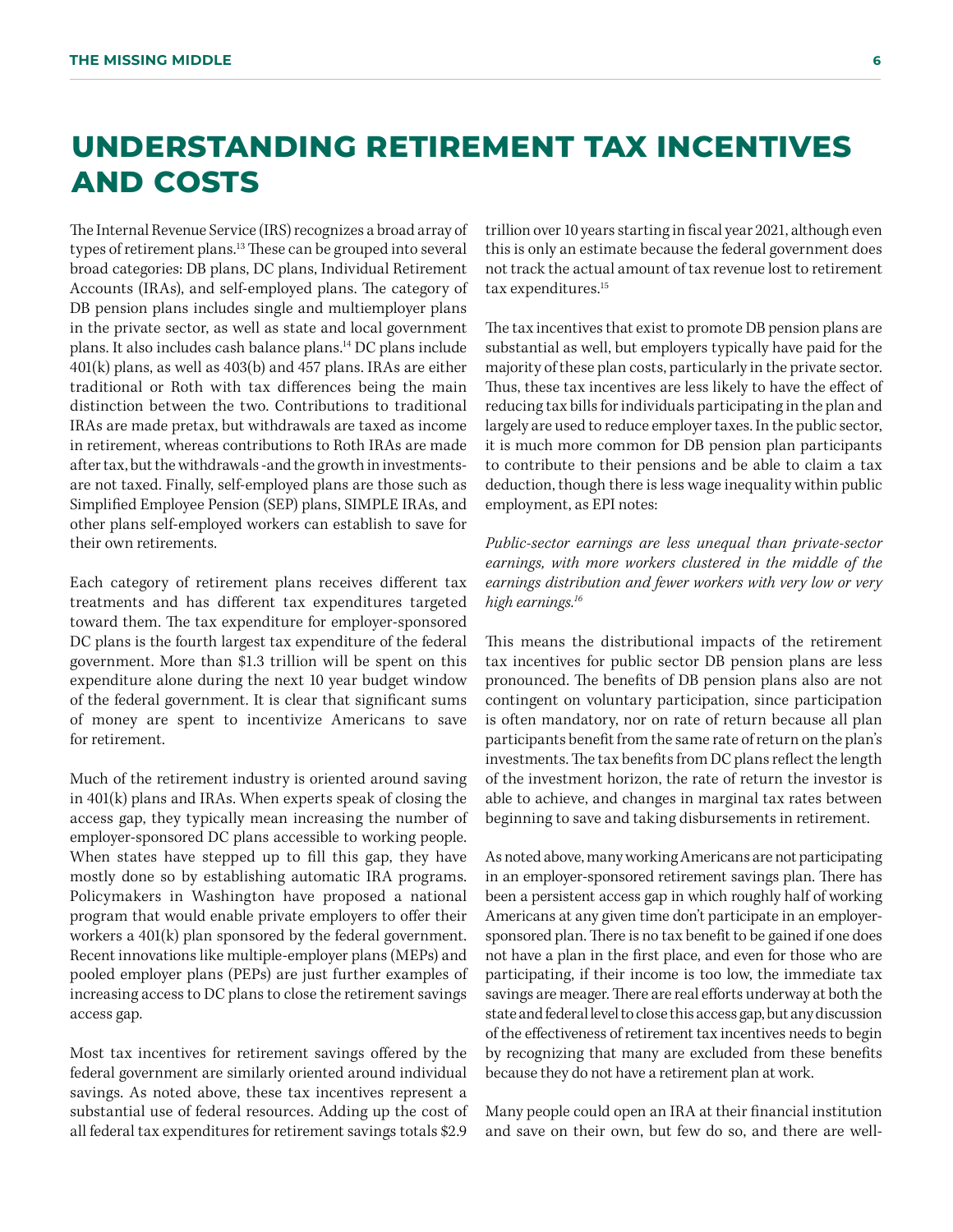established behavioral hurdles that prevent them from saving on their own. About 1-in-20 households do not even hold a bank account.<sup>17</sup> And workers are 15 times more likely to participate in a retirement savings plan if offered a plan through their employer. Traditional IRAs mostly contain rollovers from 401(k)s and other DC plans, whereas most of the money in Roth IRAs comes from contributions.<sup>18</sup>

According to the Investment Company Institute, as of December 31, 2021, there was \$13.9 trillion in IRAs in the U.S., larger than any other type of retirement plan.<sup>19</sup> The ownership of IRAs is skewed heavily toward the top. Those who have the resources and the know-how to open an IRA and take advantage of it also are those who are likely to be well-compensated and have the disposable income to save. Furthermore, because traditional IRAs mostly contain rollovers from DC plans, they reflect the fact that high-income individuals save the most in 401(k)s and eventually roll over those savings into IRAs when they change jobs or other life events necessitate a rollover. It is noteworthy that early in the COVID-19 pandemic when Congress acted to make loans and withdrawals from retirement plans easier, relatively few took

advantage of this. This likely is explained by the fact that those who were experiencing job losses, reduced hours, and other economic shocks were those least likely to have a retirement plan, while those who had sufficient savings in a retirement plan were not experiencing significant economic shocks.

The current tax incentive structure is not an accident. It is the outcome of a series of legislative and regulatory decisions made over the course of decades. Some have described the 401(k) as an "accident of history." They mean this in the sense that, when originally created, it was not intended to be the dominant retirement savings vehicle. But even in its original incarnation, the 401(k) was a tax-advantaged savings vehicle for high-income earners to shelter their wealth from taxation. This foreshadowed the future development of the tax incentives for retirement savings, which seem to disproportionately serve the interests of high-income earners, rather than lowincome and middle-class earners, who are less likely to save and at greater risk of falling behind in retirement.

### **WHAT DRIVES THE ALLOCATION OF TAX BENEFITS?**

#### **HOW SAVINGS-BASED TAX EXPENDITURES ARE ALLOCATED THROUGH TAX DEDUCTIONS**

The federal income tax code consists of seven tax brackets **(Table 2)**. Each dollar of income that falls within a certain bracket is taxed at the rate for that bracket, not at the rate for income in brackets above or below. For example, a married couple filing a joint tax return with household taxable income of \$75,000 in 2022 would pay no taxes on the first \$25,900 of income due to the standard deduction. Then, they would pay 10 percent on the next \$20,550 of income and 12 percent tax on the remaining \$28,550 of income. This pattern continues up the tax brackets such that a married couple with \$700,000 of taxable income would have income that falls into all seven brackets **(see Table 3)**. This division into brackets reflects the progressivity of the tax code, but also drives the rewards for retirement saving given that the tax benefits of saving are based upon reducing taxable income.

Looking at the immediate tax benefits available to retirement savers as a tax-match, the top marginal rate drives the value of contributing to a  $401(k)$ , IRA, or other tax-deferred retirement account.

Given there are penalties to withdrawing money before retirement–with a few exceptions–it is reasonable to think of the tax-match as the illiquidity premium that savers receive for committing resources towards retirement.

For those with higher incomes, it is clear that a 24 to 37 percent tax-match provides a significant incentive to save for retirement. But, it's not as clear that a tax match of zero, 10 percent, or 12 percent is a great tradeoff for savers with less income, particularly if it means locking up those dollars for multiple decades.

Along with the growing inequality of incomes, this is part of the reason why so much of these tax benefits accure to those with high incomes. The system is built upon the progressive federal income tax system, which inherently offers a greater benefit by reducing taxable income at higher marginal tax rates. The skewness of these benefits towards those at the top offsets some of the progressivity of the income tax system's fundamental design and contributes to significant annual revenue loss for the federal government.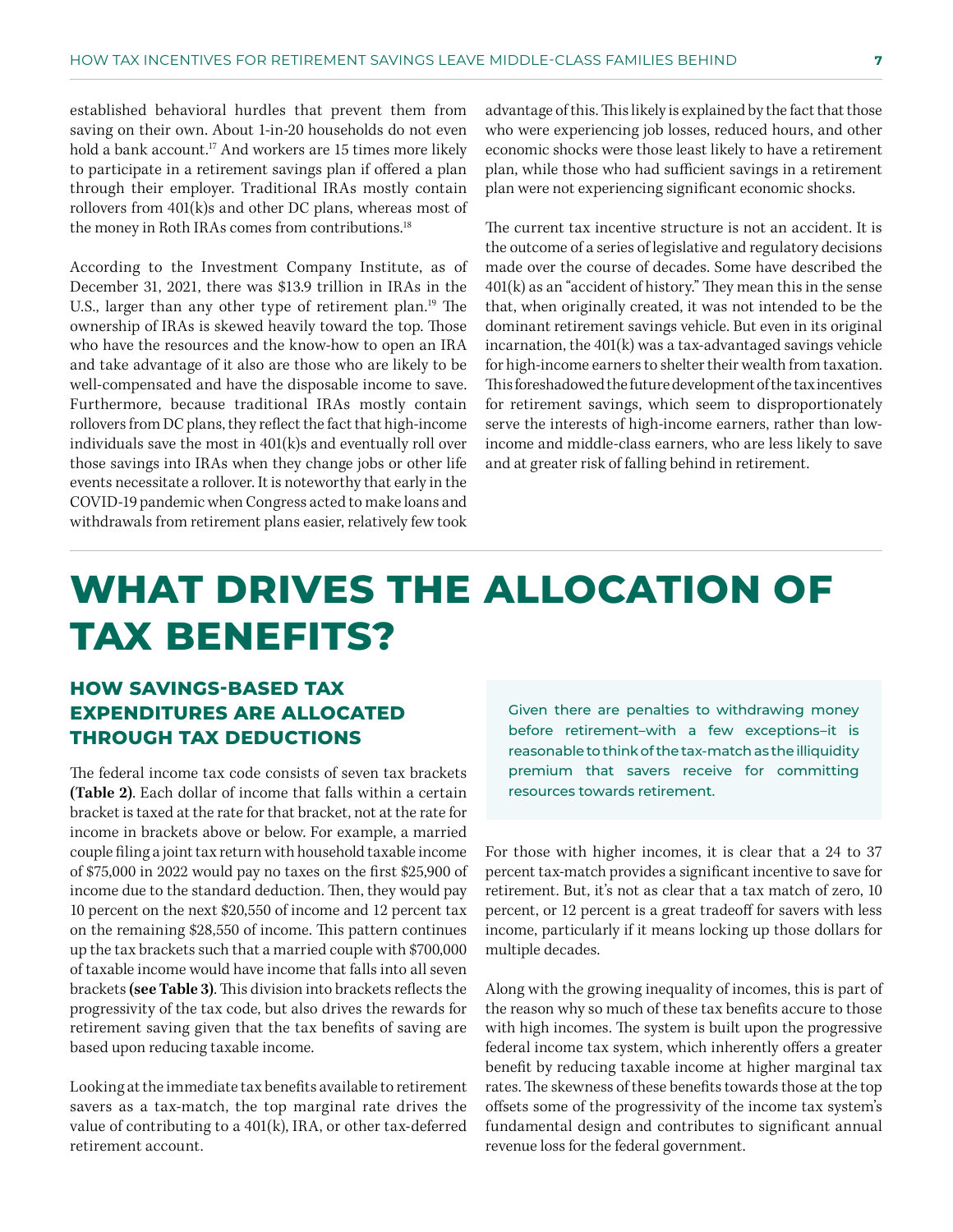#### Table 2: **Federal Income Tax Brackets (2022)**

| <b>MARRIED FILING JOINTLY</b> |                        | <b>SINGLE FILERS</b> |                        |
|-------------------------------|------------------------|----------------------|------------------------|
| Tax<br>Rate                   | Taxable Income Bracket | Tax<br>Rate          | Taxable Income Bracket |
| 10%                           | \$0 to \$20,550        | 10%                  | \$0 to \$10,275        |
| 12%                           | \$20,551 to \$83,550   | 12%                  | \$10,276 to \$41,775   |
| 22%                           | \$83,551 to \$178,150  | 22%                  | \$41,776 to \$89,075   |
| 24%                           | \$178,151 to \$340,100 | 24%                  | \$89,076 to \$170,050  |
| 32%                           | \$340,101 to \$431,900 | 32%                  | \$170,051 to \$215,950 |
| 35%                           | \$431,901 to \$647,850 | 35%                  | \$215,951 to \$539,900 |
| 37%                           | \$647,851 or more      | 37%                  | \$539,901 or more      |

### Table 3: **Marginal Tax Rates for Married Filing Jointly (2022)**

| <b>Marginal Tax</b><br>Rate/Savings<br>Match | <b>Standard</b><br><b>Deduction</b> | Household Income<br><b>Taxed at Each</b><br><b>Marginal Rate</b> | Income Level to Reach<br><b>Each Marginal Tax</b><br><b>Bracket</b> | Tax Deferral per \$100<br>Saved at each Top<br><b>Marginal Rate</b> |
|----------------------------------------------|-------------------------------------|------------------------------------------------------------------|---------------------------------------------------------------------|---------------------------------------------------------------------|
| O%                                           | \$25,900                            | First \$25,900<br>not taxable                                    | N/A                                                                 | N/A                                                                 |
| 10%                                          | \$25,900                            | \$25,901-\$46,450                                                | \$25,901                                                            | \$10                                                                |
| 12%                                          | \$25,900                            | \$46,451-\$109,450                                               | \$46,451                                                            | \$12                                                                |
| 22%                                          | \$25,900                            | \$109,451-\$204,050                                              | \$109,451                                                           | \$22                                                                |
| 24%                                          | \$25,900                            | \$204,051-\$366,000                                              | \$204,051                                                           | \$24                                                                |
| 32%                                          | \$25,900                            | \$366,001-\$457,800                                              | \$366,001                                                           | \$32                                                                |
| 35%                                          | \$25,900                            | \$457,801-\$673,750                                              | \$457,801                                                           | \$35                                                                |
| 37%                                          | \$25,900                            | $$673,751+$                                                      | \$673,751                                                           | \$37                                                                |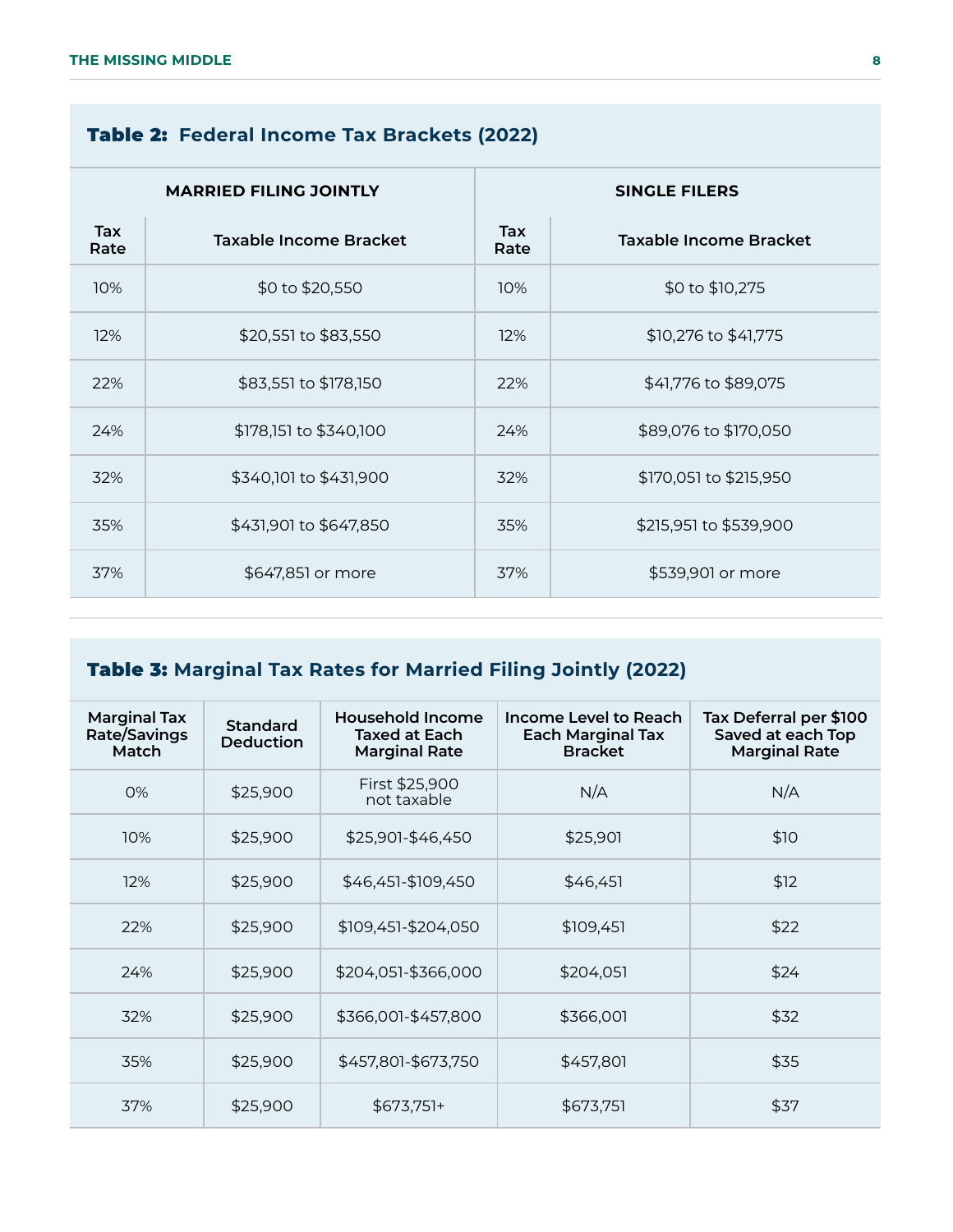#### Table 4: **Illustration of Marginal vs. Effective Tax Rates**

|                                                        | FOR A FAMILY MAKING \$130,000 AND TAKING THE STANDARD DEDUCTION: |                           |                                     |                   |  |  |
|--------------------------------------------------------|------------------------------------------------------------------|---------------------------|-------------------------------------|-------------------|--|--|
|                                                        | <b>Income Bands</b>                                              | <b>Marginal Tax Rates</b> | <b>Income Taxed at Each</b><br>Rate | <b>Taxes Owed</b> |  |  |
|                                                        | First \$25,900 income                                            | 0%                        | \$25,900                            | \$0               |  |  |
|                                                        | \$25,901-\$46,450                                                | 10%                       | 20,550                              | 2,055             |  |  |
|                                                        | \$46,451-\$109,450                                               | 12%                       | 63,000                              | 7,560             |  |  |
|                                                        | \$109,451-\$130,000                                              | 22%                       | 20,550                              | 4,521             |  |  |
|                                                        | Total                                                            | \$14,136                  |                                     |                   |  |  |
| Effective Tax Rate (Taxes / Income):                   |                                                                  |                           |                                     | 10.9%             |  |  |
| Marginal Tax Rate (Rate on the next dollar of income): |                                                                  |                           |                                     | 22%               |  |  |

\* Tax Savings in year contribution is made to 401(k) or IRA are based on Marginal Tax Rate, as contributions reduce taxable income. In this case, it would reduce the dollars taxed at the 22% marginal rate.

#### Table 5: **Illustration of Immediate Tax Benefits for Families at Various Income Levels**

|                          | <b>Family A</b> | <b>Family B</b> | Family C  | <b>Family D</b> |
|--------------------------|-----------------|-----------------|-----------|-----------------|
| <b>Wages</b>             | \$25,000        | \$50,000        | \$150,000 | \$500,000       |
| <b>Contribution Rate</b> | 3%              | 6%              | 12%       | $8.2\%$ *       |
| Contribution             | \$750           | \$3,000         | \$18,000  | $$41,000*$      |
| <b>Marginal Tax Rate</b> | O%              | 12%             | 22%       | 35%             |
| <b>Tax Savings</b>       | \$0             | \$360           | \$3,960   | \$14,350        |
| Savings as % of Income   | $O\%$           | 0.72%           | 2.64%     | 2.87%           |

\*Pre-tax contributions capped at \$20,500 in 2022, but those over 50 are allowed to contribute an additional \$6,500 in catch up contributions. Family D represents a two-income couple where both are maxing out their 401k contributions, but not making catch-up contributions. After age 50, total contributions could reach \$54,000 which would push tax savings to \$18,900.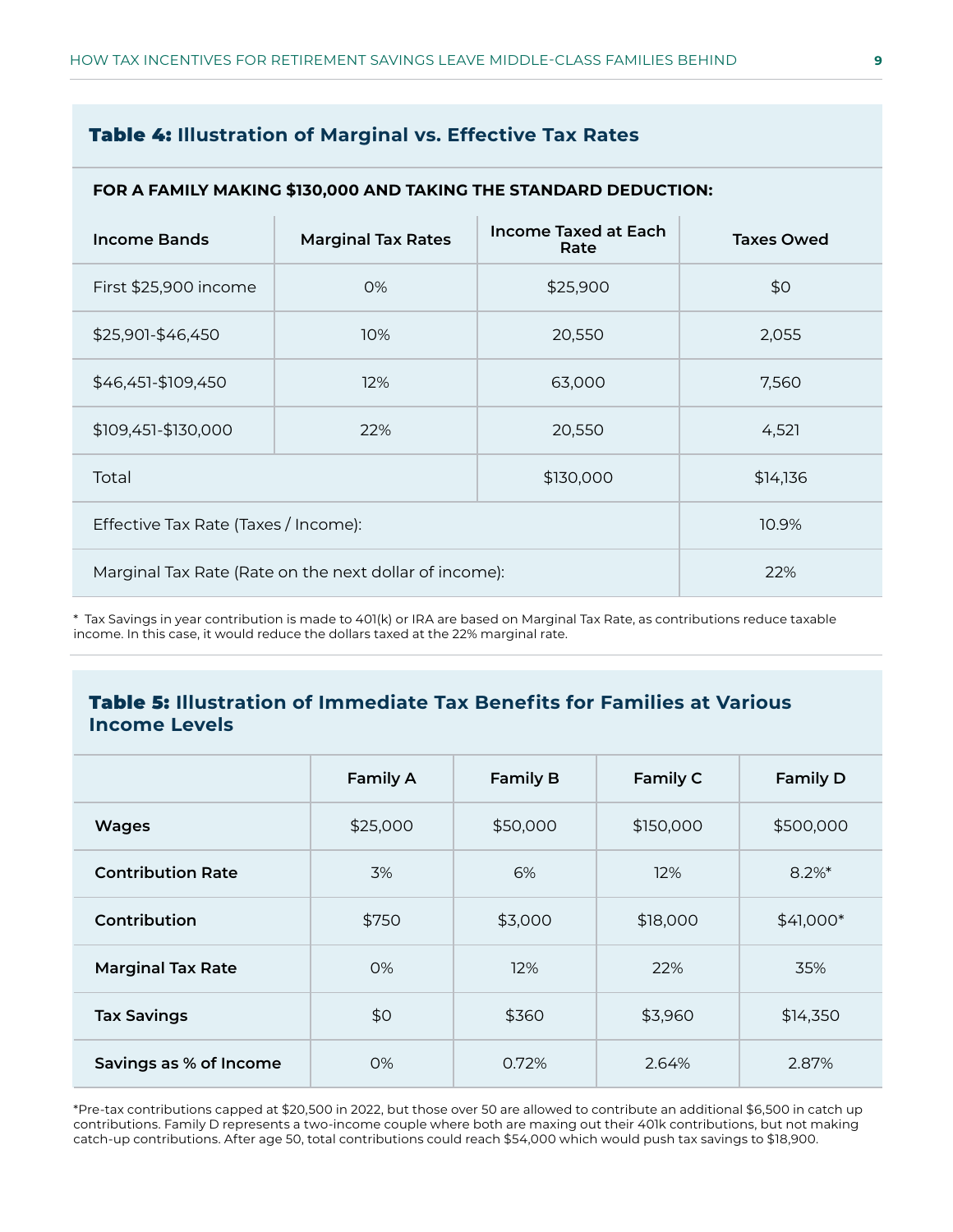#### **A Look at Married Tax Filers who File Jointly**

Given recent changes to the tax code, such as the increase in the size of the standard deduction, it is significant that more than half of U.S. households filing jointly as married had Adjusted Gross Income (AGI) of \$100,000 or less, which would make their top marginal tax rate 12 percent or less (based upon the standard deduction of \$25,900 and the need to have taxable income of \$83,551 or more to reach the third tax bracket). And, it is noteworthy that roughly 90 percent of tax filers now take the standard deduction, instead of itemizing.<sup>20</sup>

In 2019, there were nearly 55 million tax returns filed as married, filing jointly, with each return representing two or more people in each household. To understand how workers are impacted by these incentives, it is important to see how many people fall into the various marginal tax brackets. **Figure 3** shows the percentage of people reporting AGI at various income levels, along with the top marginal tax rate that would be in place for most people assuming they take the standard deduction. Though, it is worth pointing out that those with large itemized deductions could report lower taxable income.



#### Figure 3: **Married Tax Filers by Adjusted Gross Income**

\*Data from IRS Statistics of Income, Table 1.2. All Returns: Adjusted Gross Income, Deductions, and Tax Items, by Size of Adjusted Gross Income and by Filing Status, Tax Year 2019 (Filing Year 2020)

| <b>Table 6:</b> Impact of AGI on Marginal Tax Rate, Married Filing Jointly |  |              |
|----------------------------------------------------------------------------|--|--------------|
|                                                                            |  | $M$ oct $Co$ |

| <b>AGI Grouping</b> | <b>Number of Filers</b> | % of Joint Filings | <b>Most Common</b><br><b>Marginal Tax Rate</b> |
|---------------------|-------------------------|--------------------|------------------------------------------------|
| $<$ \$25,000        | 6,064,381               | 11%                | 0%                                             |
| \$25,000-49,999     | 7,806,934               | 14%                | 10%                                            |
| \$50,000-99,999     | 16,623,033              | 30%                | 12%                                            |
| \$100,000-199,999   | 16,693,362              | 30%                | 22%                                            |
| $$200,000+$         | 7,608,405               | 14%                | 24%                                            |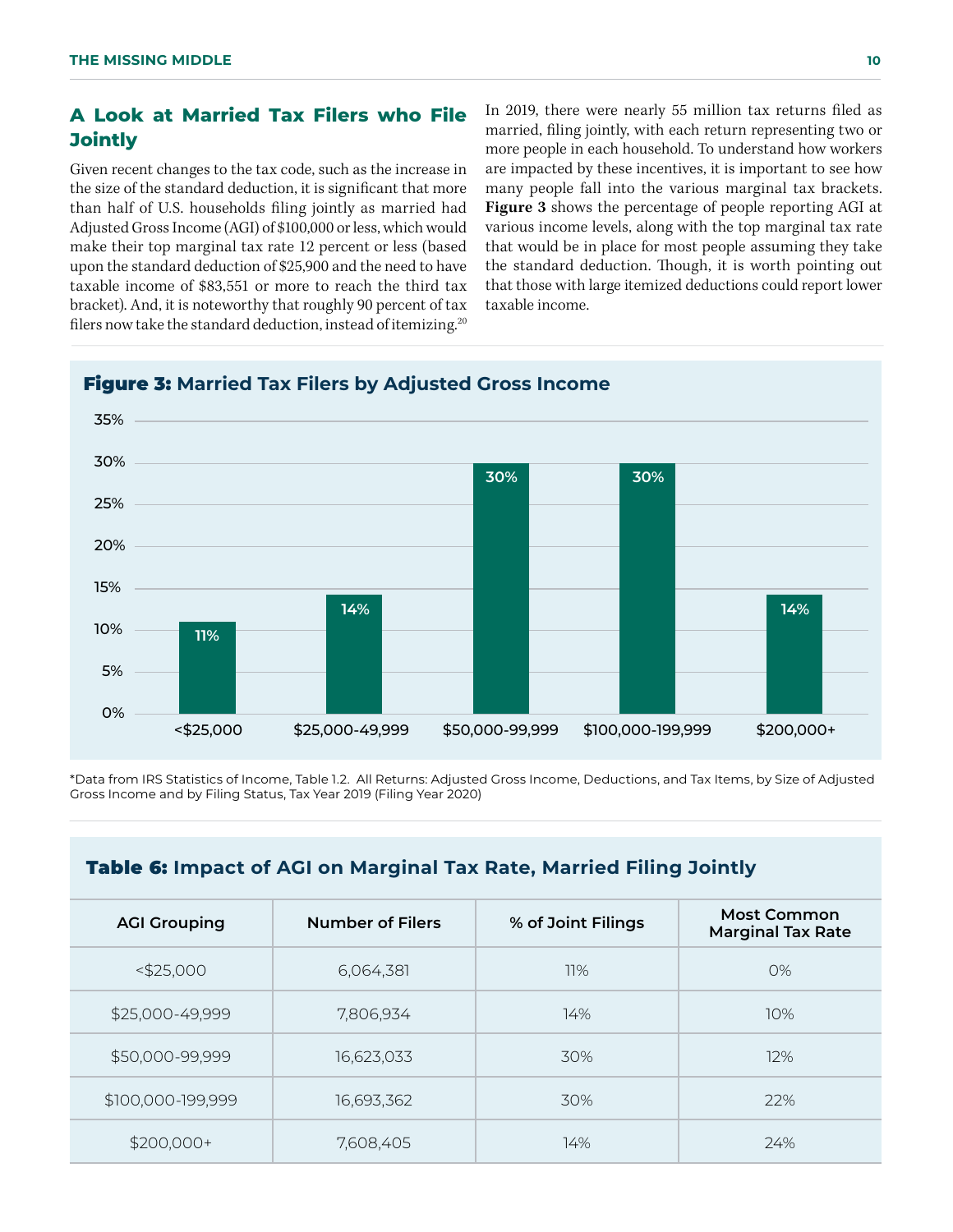By looking at the distribution of AGI in this manner, we can see that 55 percent of married tax filings are reporting AGI of \$100,000 or less–meaning that roughly 55 percent of these households would receive tax savings of 12 percent or less of contributions in the tax year the contributions are made.

Given that it was not possible to separate out today's retirees, these figures may be distorted to some degree by including retirees who may not be in a savings phase of life. However, the fact remains that the immediate savings-based tax incentives available to families reporting AGI under \$100,000 are somewhat meager. For example, if a family earning \$70,000 contributed 10 percent of their pay to a  $401(k)$ , the tax savings would be \$840–or 1.2 percent of their income.

#### **Single Tax Filers**

There were another 77.6 million tax filers in 2019 who filed single returns. To have a top marginal rate that exceeds 12 percent on the next dollar of income in 2022, one would need to reach \$54,726 in income (standard deduction of \$12,950, plus taxable income of \$41,776). However, in 2019 (the most recent data available), three-quarters of single tax filers had AGI of \$50,000 or less **(Figure 4)**.

#### **Savings Versus Deferral of Taxation**

The tax savings one realizes by contributing to a 401(k) or IRA generally are seen as a deferral of taxation to a date far in the future, but the assumption that this will be cost neutral in terms of tax revenues relies upon a shaky foundation. First, it is highly likely tax rates will continue to change, as they have on an almost constant basis in the past. Second, it is assumed that retirement assets that get passed onto heirs will be taxed. However, considering the erosion of the estate tax -- in terms of who pays the tax and the "stepped-up basis" used in calculating the tax -- as well as the current efforts to increase, or possibly even eliminate, the age for Required Minimum Distributions (RMDs), it seems far from certain that these retirement assets will be taxed in future years, at least at current tax rates. In other words, the deferral of taxation could morph into a serious discount on or even elimination of taxation in future decades when assets are passed on to heirs.

In addition to deferring taxation for many decades, the other major aspect of these tax-advantaged savings plans is the disproportionate benefit that accrues to those who have had the largest investment gains during the deferral period. In most situations, this will be people who can contribute a lot, start contributing early in their careers, and invest more aggressively for longer periods. Those who are unable to start saving early will miss out on the benefits of the deferral of taxation on investment gains that are enjoyed by those who hold investments for long periods of time. Furthermore, those able to tolerate risky investments stand to reap a greater benefit, both on the investment and tax fronts, than those who might invest more conservatively due to their lower levels of savings.



\*Data from IRS Statistics of Income, Table 1.2. All Returns: Adjusted Gross Income, Deductions, and Tax Items, by Size of Adjusted Gross Income and by Filing Status, Tax Year 2019 (Filing Year 2020)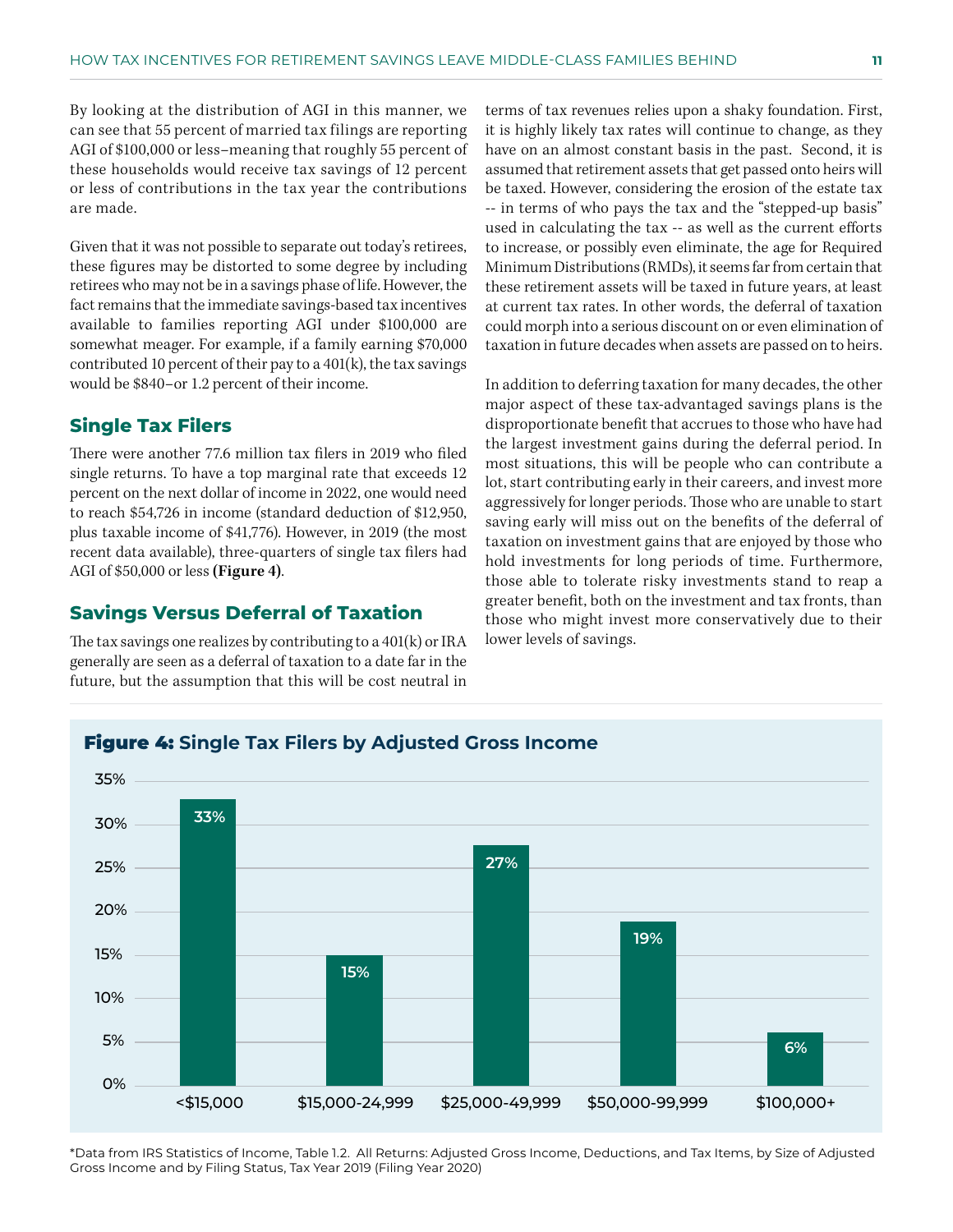#### Table 7: **Marginal Tax Rates for Single Filers (2022)**

| <b>Marginal Tax</b><br>Rate/Savings<br>Match | <b>Standard</b><br><b>Deduction</b> | Household Income<br><b>Taxed at Each</b><br><b>Marginal Rate</b> | Income Level to Reach<br><b>Each Marginal Tax</b><br><b>Bracket</b> | Tax Deferral per \$100<br>Saved at each Top<br><b>Marginal Rate</b> |
|----------------------------------------------|-------------------------------------|------------------------------------------------------------------|---------------------------------------------------------------------|---------------------------------------------------------------------|
| O%                                           | \$12,950                            | First \$12,950 not<br>taxable                                    | N/A                                                                 | N/A                                                                 |
| 10%                                          | \$12,950                            | \$12,951-\$23,225                                                | \$12,951                                                            | \$10                                                                |
| 12%                                          | \$12,950                            | \$23,226-\$54,725                                                | \$23,226                                                            | \$12                                                                |
| 22%                                          | \$12,950                            | \$54,726-\$102,025                                               | \$54,726                                                            | \$22                                                                |
| 24%                                          | \$12,950                            | \$102,026-\$183,000                                              | \$102,026                                                           | \$24                                                                |
| 32%                                          | \$12,950                            | \$183,001-\$228,900                                              | \$183,001                                                           | \$32                                                                |
| 35%                                          | \$12,950                            | \$228,901-\$552,850                                              | \$228,901                                                           | \$35                                                                |
| 37%                                          | \$12,950                            | \$552,851+                                                       | \$552,851                                                           | \$37                                                                |

### Table 8: **Impact of AGI on Marginal Tax Rate, Single Filers**

| <b>AGI Grouping</b> | <b>Number of Filers</b> | % of Joint Filings | <b>Most Common</b><br><b>Marginal Tax Rate</b> |
|---------------------|-------------------------|--------------------|------------------------------------------------|
| $<$ \$15,000        | 25,464,760              | 33%                | O%                                             |
| \$15,000-24,999     | 11,833,984              | 15%                | 10%                                            |
| \$25,000-49,999     | 20,890,433              | 27%                | 12%                                            |
| \$50,000-99,999     | 14,405,434              | 19%                | 22%                                            |
| $$100,000+$         | 5,023,391               | 6%                 | 24%                                            |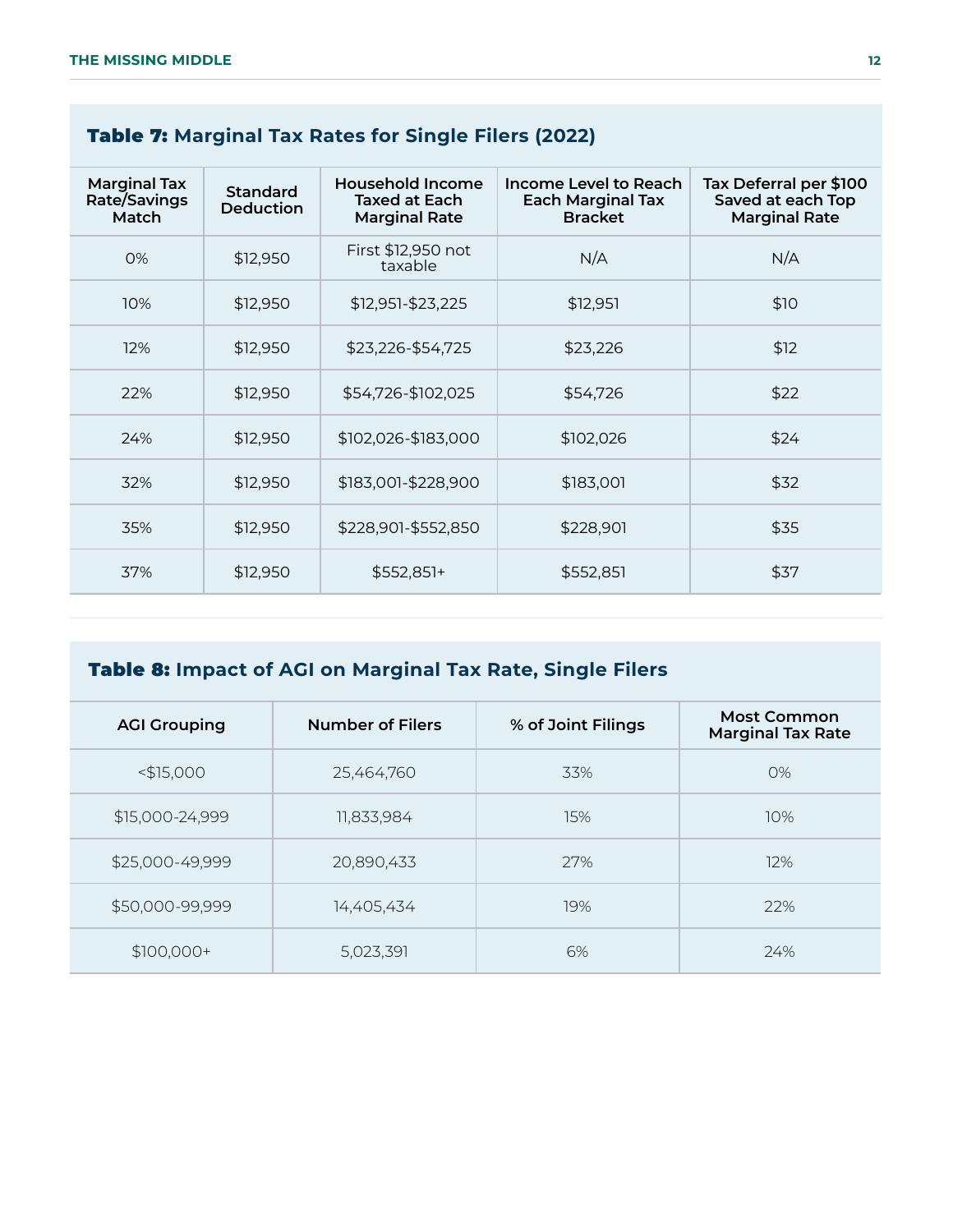### **RETIREMENT SYSTEM PARTICIPATION TRENDS CONTRIBUTE TO THE REGRESSIVITY OF THE SYSTEM**

Another major factor contributing to retirement incentives being skewed toward higher income earners has nothing to do with tax policy, but is simply a function of the fact that there is a strong correlation between participation in an employer-based plan and income level.

As shown in **Figure 5**, participation in workplace retirement plans, including both DC and DB pension plans, rises as income levels increase. The same trend holds for Roth IRAs. The only tax incentive bucking this trend is the share of families receiving the Saver's Credit, but the highest decile for utilization of the Saver's Credit (40-50th percentile of earners) tops out at only 13 percent of households. Utilization of the Saver's Credit virtually disappears at higher income levels due to the means testing built into the credit.



\* Data from Distribution of Selected Tax Expenditures, Treasury Department and authors' calculations. Deciles are based upon cash income adjusted for family size, as follows: "Families are placed into deciles based on cash income adjusted for family size, by dividing income by the square root of family size."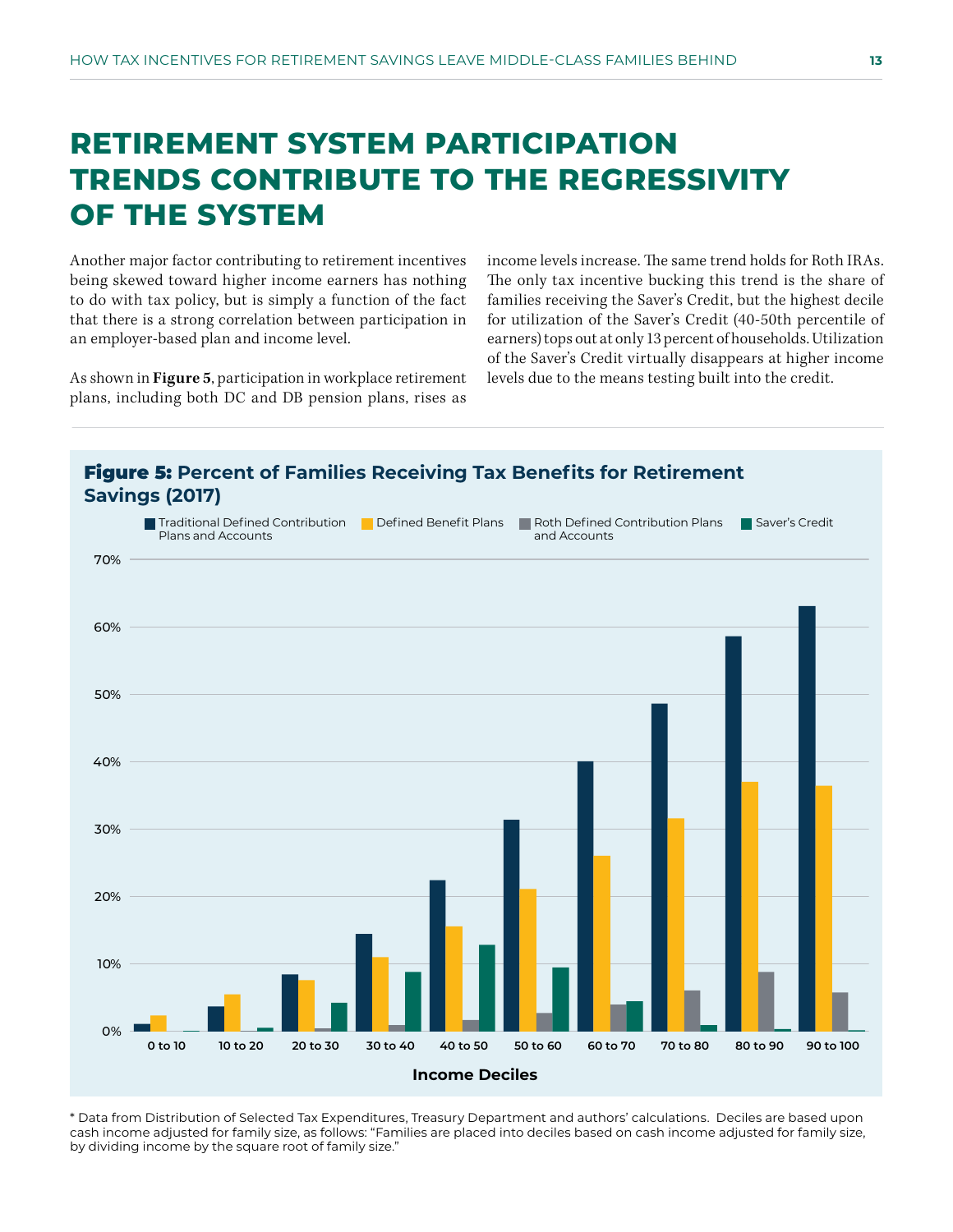Beyond access, it is apparent how the value is distributed over income deciles as well. This factors in both the increased likelihood of participating in these systems and the higher value of the incentives to individuals based on marginal tax rates, as well as the fact that incomes are simply larger in the higher deciles. The combination of these factors means half of the benefit of DC tax expenditures went to the families in the top 10 percent of income in 2017.

DB tax incentives also skewed upwards, but not as drastically. This is likely a function of a few factors, including access to a plan. Workers who are in a union, work for a large employer, or work in the public sector are all more likely to have access to a DB pension.<sup>22</sup> Two of these traits (union representation, working at a larger employer) are correlated with higher pay levels, while public employment has relatively fewer workers that are paid very low wages.<sup>23</sup> Few service sector workers have access to a DB pension. In fact, service sector workers have the lowest level of access to any type of retirement plan. And non-service, private sector workers at small or mediumsized employers have less access to DB plans than employees of large firms.24

So, when considering all of these factors impacting access to a pension or savings plan, it starts to become clear why much of the benefit of retirement plans, whether DB or DC, goes to those with higher earnings. Both employer behavior and the structure of the retirement savings system contribute to those with higher earnings benefiting disproportionately, but also those with regular, full-time employment, all of which leads to the bulk of the benefit accruing to the top 30 percent.

**Figure 6** features an analysis of the distribution of DC tax savings and a comparison of how these incentives would be distributed if there was universal participation in retirement plans to get a sense of how much the differences in participation are driving the distributional outcomes. Of course, if there was universal participation, the cost of the tax expenditures would be much larger. (The universal participation figures are adjusted for participation only, not the differences in the level of savings in each pay range.) The top decile's share drops from 50 percent to 40 percent with universal participation, and there is a much larger share going to the lower and middle classes. While universal participation in retirement savings plans would reduce some of the disparities, it alone would not eliminate the other disparities that are inherent in the design of the tax code and the retirement savings system.

#### Figure 6: **Distribution of DC Tax Incentives: Current Rates of Participation vs. Universal Participation**



\*The Office of Tax Analysis at the U.S. Department of the Treasury uses percentiles based on family size-adjusted cash income. Families are placed into deciles based on cash income adjusted for family size, by dividing income by the square root of family size.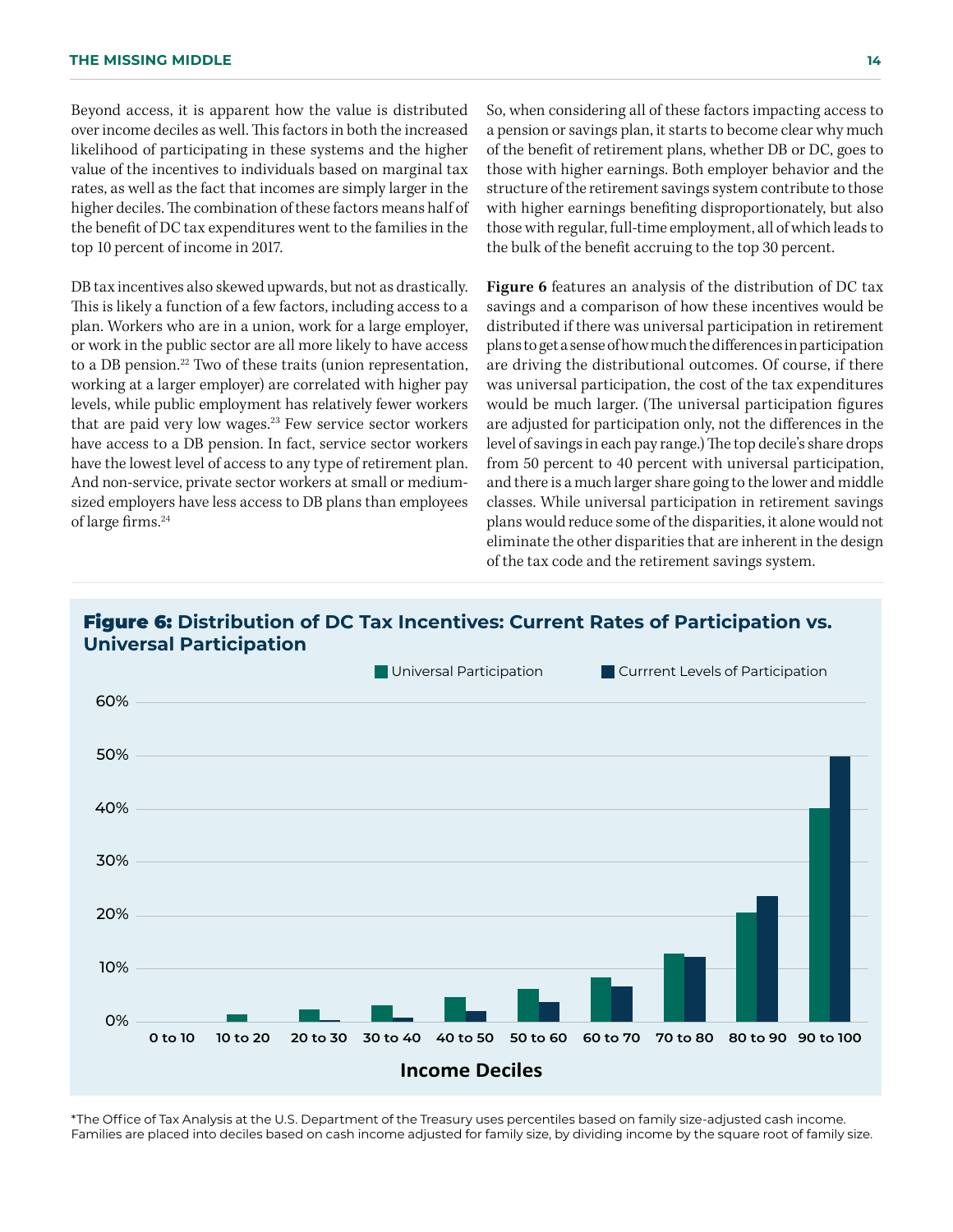#### **Pensions Versus Savings-Based Tax Incentives**

There are some crucial aspects to consider when thinking about the tax incentives offered via DB pension plans versus those for individual-based DC retirement savings plans.

First, DB pension benefits typically are provided to retired workers until they pass away. Some plans may offer death benefits, but such benefits usually are not generous. Thus, the dollars spent through the tax code on DB pension plans are laser-focused on generating retirement income, not inflating estates that will be passed on to heirs. This is a significant contrast to individual-based DC savings plans, which some Americans think of as a way to accumulate wealth for their children. In fact, recent efforts to increase the age for RMDs from 70.5 to 72, and now to 75 likely will produce even larger intergenerational wealth transfers for heirs, with fewer retirement resources used to generate retirement income for seniors.

Second, as mentioned above, much of the tax incentives for DB pensions tends to be provided through employers. This means the tax incentives flow through the corporate tax code (in the case of private plans) and do not directly impact individuals' taxes or income disparities. Thus, workers would not choose to forgo participation due to the incentives presented by their tax bracket. However, when employers switched employees from DB pensions to 401(k) plans, they shifted much of the cost of retirement to private sector workers (along with the risks). As costs were passed on to workers, so were the tax incentives that encourage retirement saving. On an individual basis, the distribution of tax incentives can impact saving behaviors.

### **THE MISSED OPPORTUNITY OF THE SAVER'S CREDIT**

The federal government does offer a program for retirement savings to low and moderate income earners through the Saver's Credit. This program has real value for workers with incomes between the 30th and 70th percentile of earnings–a group that is too often not well served by workplace plans and tax incentives–and has great potential for rewarding lower income savers. A better designed Saver's Credit could spur more saving among those in the middle, who are stuck between low-income households, who usually are better served by Social Security, and high-income households, who enjoy the vast majority of tax benefits. In other words, the

Saver's Credit is not playing the role it could for middle-class workers and families.

Furthermore, the amount spent annually on the Saver's Credit pales in comparison to what is spent on other retirement tax expenditures: \$1.2 billion in FY 2021 for the Saver's Credit compared to more than \$100 billion in the same year for employer-sponsored defined contribution plans - nearly one hundred times as much (**Figure 7**). The Saver's Credit also is plagued by design flaws that contribute to its underutilization.

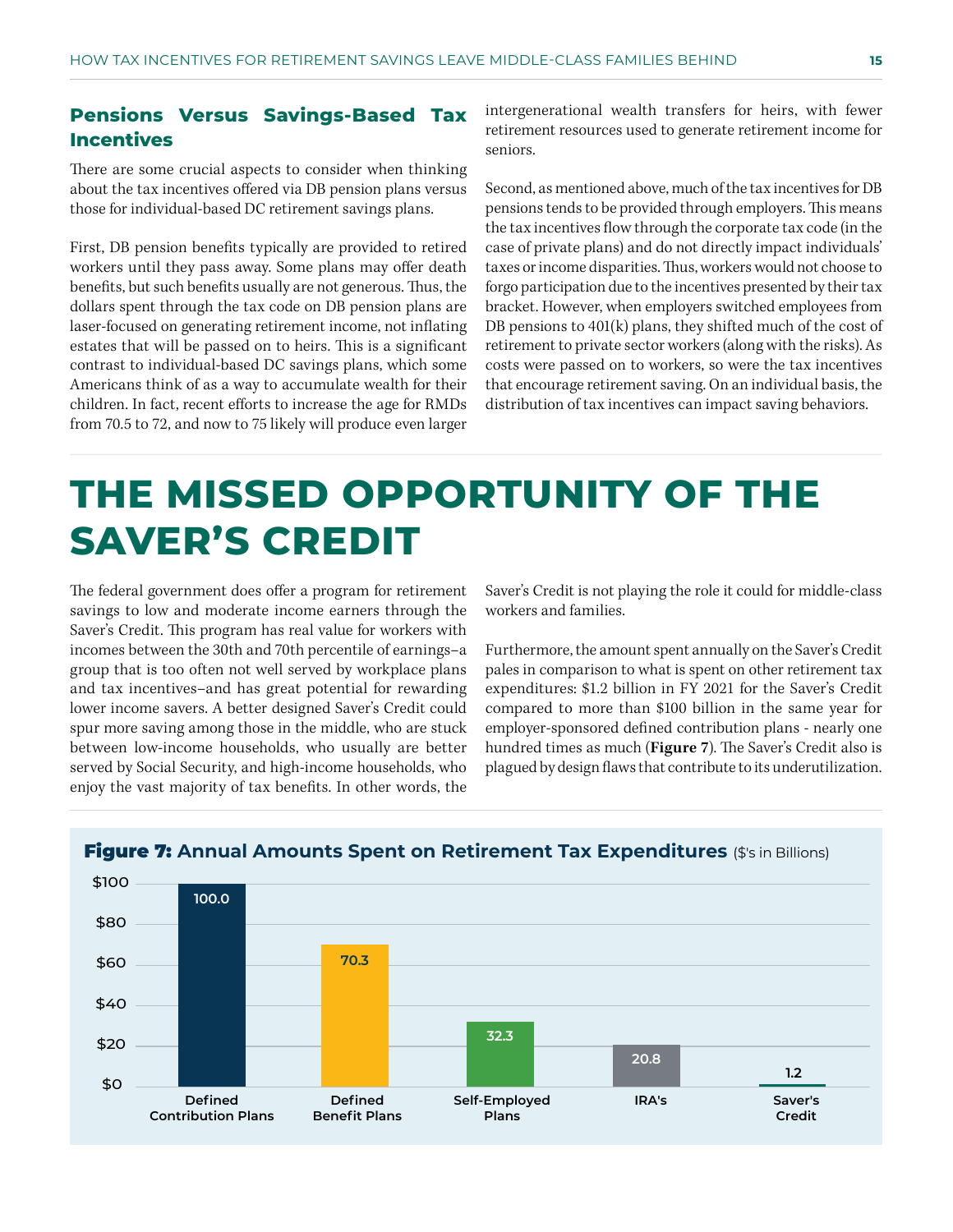The Saver's Credit could not be claimed on the 1040 EZ form, which was used by many tax filers who qualified for it. Low-income workers are less likely to need the long form for income tax filing or to have an accountant prepare their taxes, meaning awareness of the program is likely limited. This translates into a behavioral hurdle related to knowing about and accessing a key program designed to help lower to middle income workers save.

Additionally, there are sharp income cliffs in the Saver's Credit (**Table 9**). When a tax filer claiming the Saver's Credit moves from one income level to the next, the amount of the credit they receive can be cut in half. For example, in tax year 2022, a married couple filing a joint tax return with income below \$41,000 can receive 50 percent of their contribution to a retirement savings plan (capped at a \$4,000 contribution) through the Saver's Credit for a maximum credit of \$2,000. However, a similar couple with income of \$41,001 would only receive 20 percent of their contribution or \$800.25

The Saver's Credit is not refundable either. Tax filers who don't owe taxes won't receive any benefit from the credit, even if they saved for retirement during the previous tax year. Finally, there is no guarantee that the money from the Saver's Credit will go toward retirement savings. Even if a moderate income

tax filer successfully claims the credit and receives the money from the credit, there is no mechanism for that money to be automatically deposited into a retirement savings account. On the one hand, this credit can be thought of as the federal government rewarding taxpayers for engaging in a desired behavior - saving for retirement - and in that sense, the credit could be viewed as a reward for saving. But if the goal is to promote greater retirement savings, that goal would be better served if the money from the credit could be automatically deposited into a retirement savings account so that it functions as a boost to savings as well.

Reforming the Saver's Credit in these ways - making it refundable, smoothing the income cliffs, or not requiring a long-form tax filing - would increase the cost of the credit because more people would claim it and a larger benefit would be given. However, the money spent on the Saver's Credit is a relatively minor part of overall federal spending on retirement. Even if the annual amount expended via the Saver's Credit was doubled, that amount would still be less than three percent of that expended on employer-sponsored DC plans in 2021.

#### Table 9: **Saver's Credit Income Limits (2022)**

| <b>Credit Rate</b>          | <b>Married Filing Jointly</b> | <b>Head of Household</b>      | <b>All Other Filers*</b>      |
|-----------------------------|-------------------------------|-------------------------------|-------------------------------|
| 50% of your<br>contribution | AGI not more than<br>\$41,000 | AGI not more than<br>\$30,750 | AGI not more than<br>\$20,500 |
| 20% of your<br>contribution | $$41,001 - $44,000$           | $$30,751 - $33,000$           | $$20,501 - $22,000$           |
| 10% of your<br>contribution | $$44,001 - $68,000$           | $$33,001 - $51,000$           | $$22,001 - $34,000$           |
| 0% of your<br>contribution  | more than \$68,000            | more than \$51,000            | more than \$34,000            |

\*Single, married filing separately, or qualifying widow(er)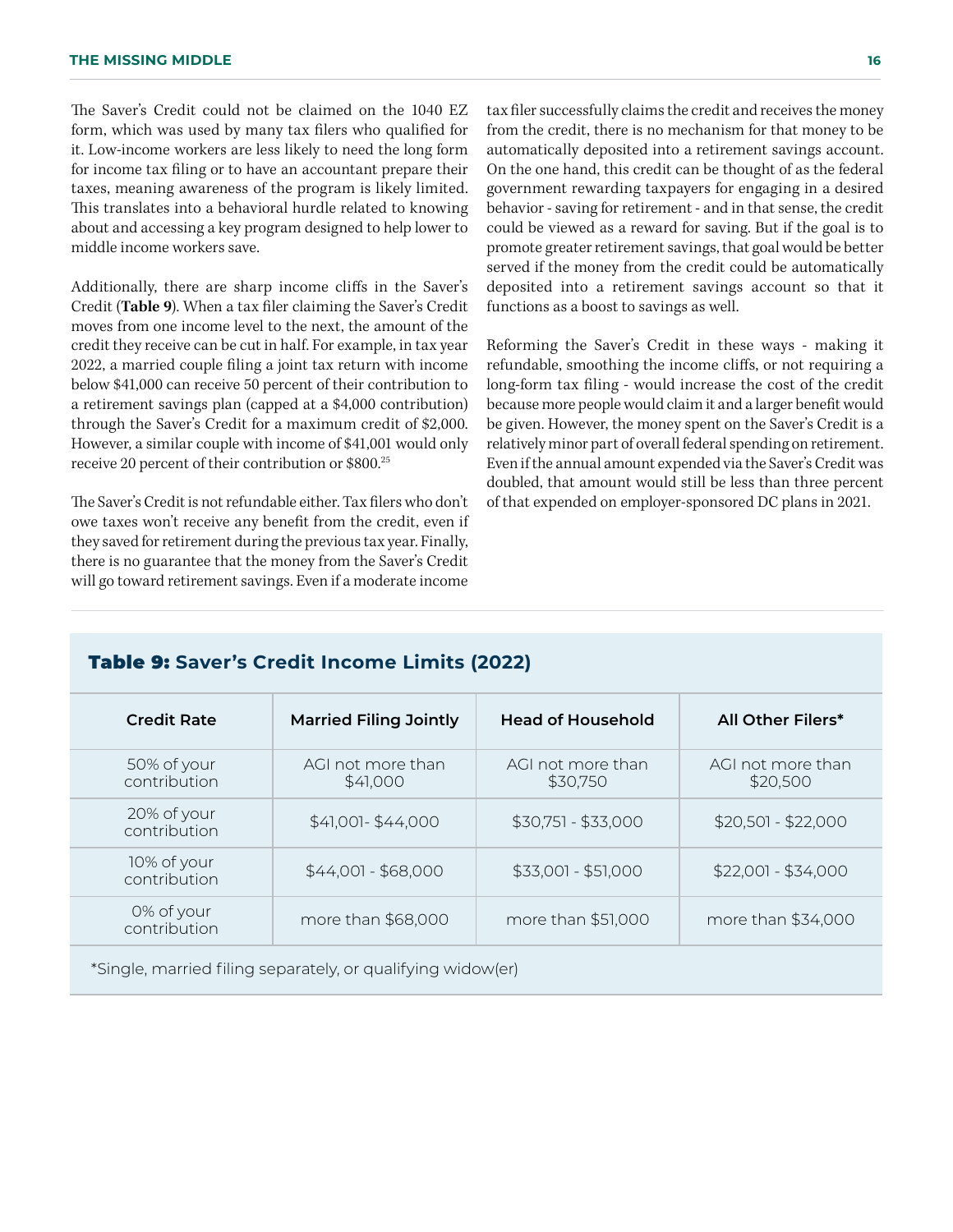## **SOCIAL SECURITY: PROGRESSIVE STRUCTURE, BUT ADEQUACY DECLINES QUICKLY**

The retirement security provided by Social Security is unparalleled within the United States, in scope and scale. The system covers nearly all American workers. In addition, participation follows individual workers from job to job. Furthermore, the benefit is designed to provide a higher income replacement to lower paid workers, making it extremely effective at reducing elder poverty.

It is worth understanding the benefit design and how benefits are determined, particularly when examining the distribution of other federal benefits aimed at providing retirement security. It is important to note that benefits are based upon average indexed wages throughout one's career rather than final average pay.<sup>27</sup>

The benefit formula bend points (for workers with first eligibility in 2021) are:

Primary insurance amount (PIA) equals

- 90% of the first \$11,592 of average indexed annual earnings\*, plus
- 32% of average indexed annual earnings over \$11,592 through \$72,024, plus
- 15% of average indexed annual earnings over \$72,024 up to \$142,800 (in 2021).

The benefit (in 2021) cannot exceed \$37,776 annually.

*\*Amounts are annualized, but SSA typically shows monthly indexed earnings (AIME).*

The result of this formula is that the replacement rate is high if earnings are very low. For instance, if the average indexed annual earnings–a proxy for average income in today's dollars–are \$11,592, the program replaces 90 percent of pay (before any deductions) at full retirement age. However, income replacement above the first \$11,592 drops to 32 percent, meaning workers should plan to have some other resources to fill the gap that comes with higher incomes. These benefits are further adjusted based upon the age one is when benefits start, based on the idea that receiving benefits earlier could result in greater lifetime benefit amounts if benefits were unadjusted (there is a similar adjustment made for delayed claiming).

With DB pensions, the replacement rates of retirement income typically are measured in comparison to recent earnings of workers, but Social Security indexes all wages and bases benefits upon career earnings, which the Congressional Budget Office (CBO) describes:

*Social Security replacement rates vary substantially depending on how they are measured. On the one hand, replacement rates designed to compare benefits with earnings just before retirement—that is, late-career replacement rates—show that benefits alone are generally insufficient to maintain workers' preretirement income as they leave the labor force. For example, for workers born in the 1960s, median late-career replacement rates that are based on substantial earnings (adjusted for changes in prices over time) in the last five years before the workers reach age 62 amount to less than 40 percent. (Substantial earnings are annual earnings that are at least half of the worker's average indexed earnings—that is, earnings over a person's lifetime, adjusted for changes in average wages over time.) On the other hand, replacement rates that focus on the overall changes in the standard of living between all working years and retirement show that Social Security benefits replace a significantly higher percentage of average earnings over a lifetime, adjusted for changes in prices over time. For workers born in the 1960s, the median replacement rate based on all earnings from age 22 through age 61, including years with no or very low earnings, is 55 percent.28*

This means the replacement rates based upon average indexed earnings vary from those typically used by pension professionals, as career based earnings measurements typically produce a more positive illustration of benefit adequacy.

The important takeaway is that the replacement rates in Social Security generally are fairly strong at very low income levels for those who work until normal retirement age (which is age 67 for younger workers today). However, the level of income replacement falls off quickly even as one approaches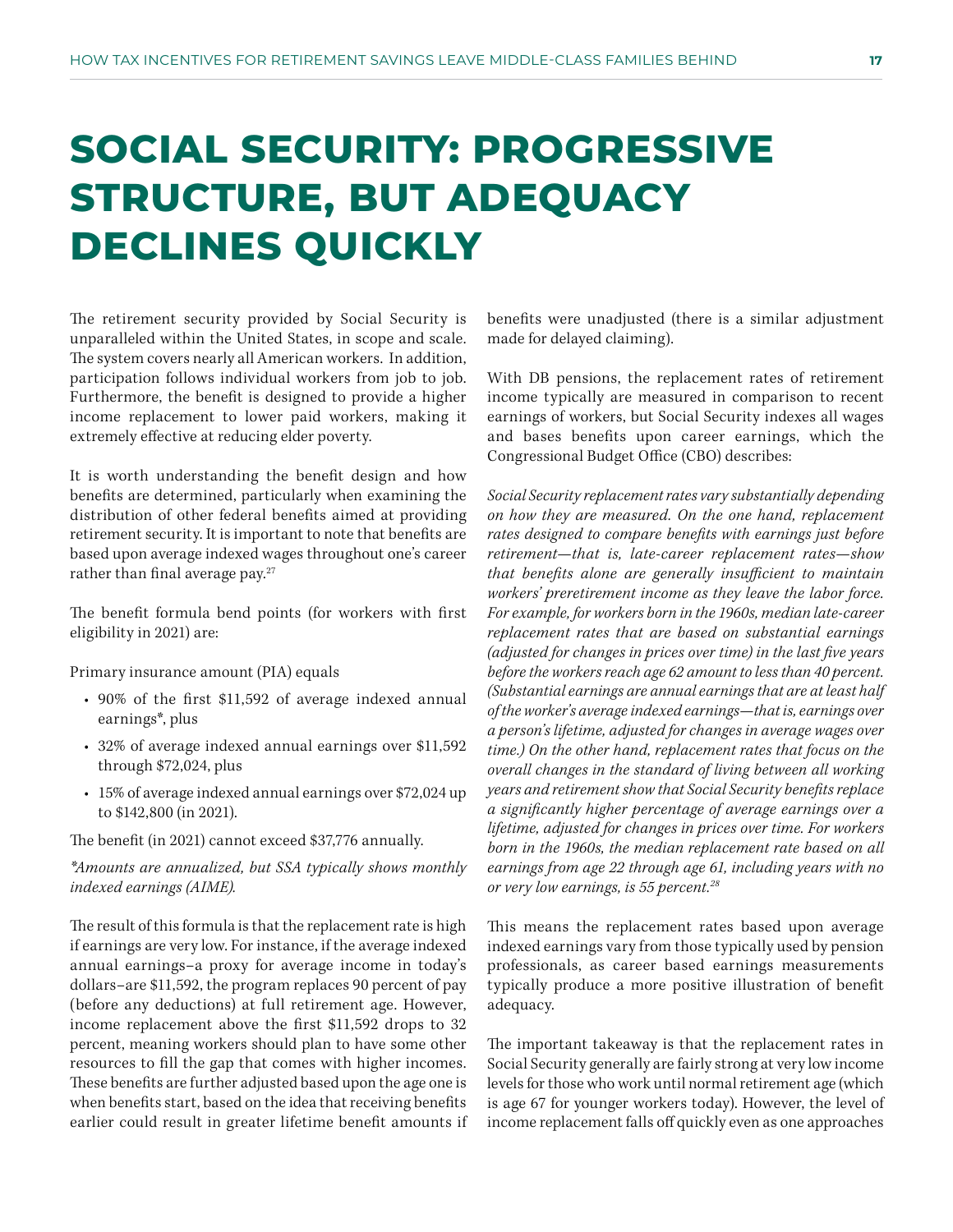income levels at half of what SSA refers to as 'medium earnings', if one retires at age 65. With indexed earnings of only \$26,579, the income replacement level falls to 48.25 percent of average indexed wages at age 65 (**Figure 8**).29

It is difficult to expect those between low (\$14,766) and medium levels of earnings (\$59,065) to save large sums for retirement, given the pressures created by rising costs of health, housing, and college educations. The problem of the 'missing middle' is compounded when considering that access to retirement plans in the workplace is low for workers in this income range, as discussed above.



\*Scaled earnings represent different percentiles of the Average Wage Index. Steady maximum earnings represent earnings for each year at or above the contribution and benefit base. Source: Social Security Administration, the 2021 Trustees Report, pg. 175.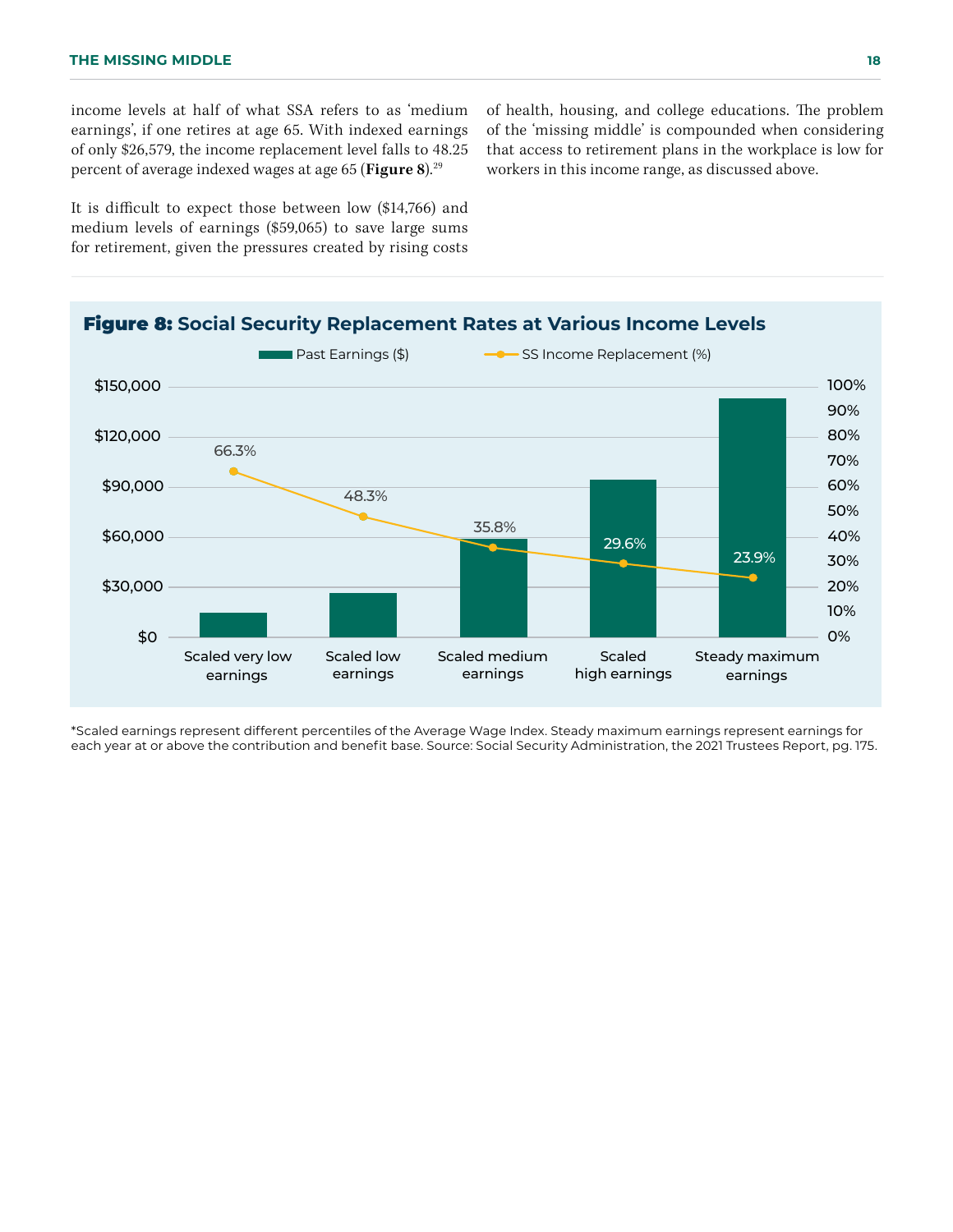### **INEQUITIES TO CONSIDER**

With so many dollars flowing through tax incentives, as opposed to direct spending, it is worth considering various equity issues that arise. This report focuses on two areas where there seem to be obvious impacts: rural versus urban workers, and race. But, other equity impacts, such as gender, likely exist.

#### **Geographic Impacts**

The cost of living varies widely among different states, regions, and zip codes throughout the United States. The average cost of a house in one state can be as much as four times the average cost in another state, driving a significant part of these differences. Given that these costs can vary so dramatically by location, an income that can provide a great lifestyle in parts of the country may not be enough to buy a single family home in other areas.<sup>30</sup> Wages in cities (metropolitan counties) are also 29 percent higher than less populated areas (non-metropolitan counties). And, some of these wage differences are codified through higher minimum wages that exceed the federal minimum wage in 30 states and Washington D.C., which help workers in higher cost areas afford to live where they work.<sup>31</sup>

Given these geographic considerations and the fact that retirement incentives flow through the tax code with saving incentives being heavily impacted by income level, the current structure seems likely to provide less savings support to rural areas and areas with a high incidence of poverty. Although, higher mortgage interest deductions may offset some of the difference in marginal tax rates among homeowners in different locations.

Another factor that may begin to impact the distribution of retirement savings benefits is that some states now are establishing state-facilitated retirement savings programs for workers who lack access in the workplace. According to AARP, workers are 15 times more likely to save if they have programs in the workplace, and experts expect state-facilitated programs will reduce behavioral friction to saving much like employer-provided plans achieve. As these programs roll out in the current 14 states and others in the future, more workers will gain access to frictionless retirement savings, and thus retirement tax benefits. However, these gains will be uneven as there still are many areas of the country where workers will not be covered by such a program. By and large, the states currently establishing

these state-facilitated savings programs are both large and higher-income states, which could exacerbate differences among workers on the lower end of the income spectrum, depending on whether they have access to these programs and are able to benefit from retirement tax incentives. The wealth equity differentials between high-income and lowincome states may become greater over time as a result.

#### **Racial Discrepancies**

Additionally, there are racial components to consider. Whites are more likely to have access to and participate in an employer-sponsored plan or to own an IRA than Blacks or other racial and ethnic minorities. Non-white workers are more likely to work part-time or have high job turnover, both of which can limit participation in employer-provided retirement plans. This leads to stark inequalities in the ownership of retirement assets among racial groups. Whites have much more saved for retirement than other groups and, as a result, their levels of retirement income are higher.<sup>34</sup>

These inequalities show up in other places as well. Previous NIRS research has documented the vast inequalities in the ownership of financial assets, both by net worth and by race. While financial assets are a broader category than retirement savings, it is indicative of this broader trend that pushes wealth and resources to the top and leaves everyone else falling behind. In fact, the middle forty percent of Americans by net worth only own a small percentage of financial assets, leaving little wonder why Americans are struggling to save adequately for retirement.35

The racial wealth gap also shows up in the ownership of financial assets. Among Baby Boomers in 2019, white Boomers owned 91 percent of that generation's financial assets, while Black Boomers only owned three percent and Hispanic Boomers owned two percent.<sup>36</sup> For Baby Boomers, Generation X, and Millennials, white households owned three-fourths or more of financial assets in all three generations.

Additional NIRS research considered the sources of retirement income for older, non-working households from three sources: Social Security, DB pension plans, and DC plans. When examining net worth, the net worth of those receiving any income from DC plans was significantly and noticeably higher than the net worth of those receiving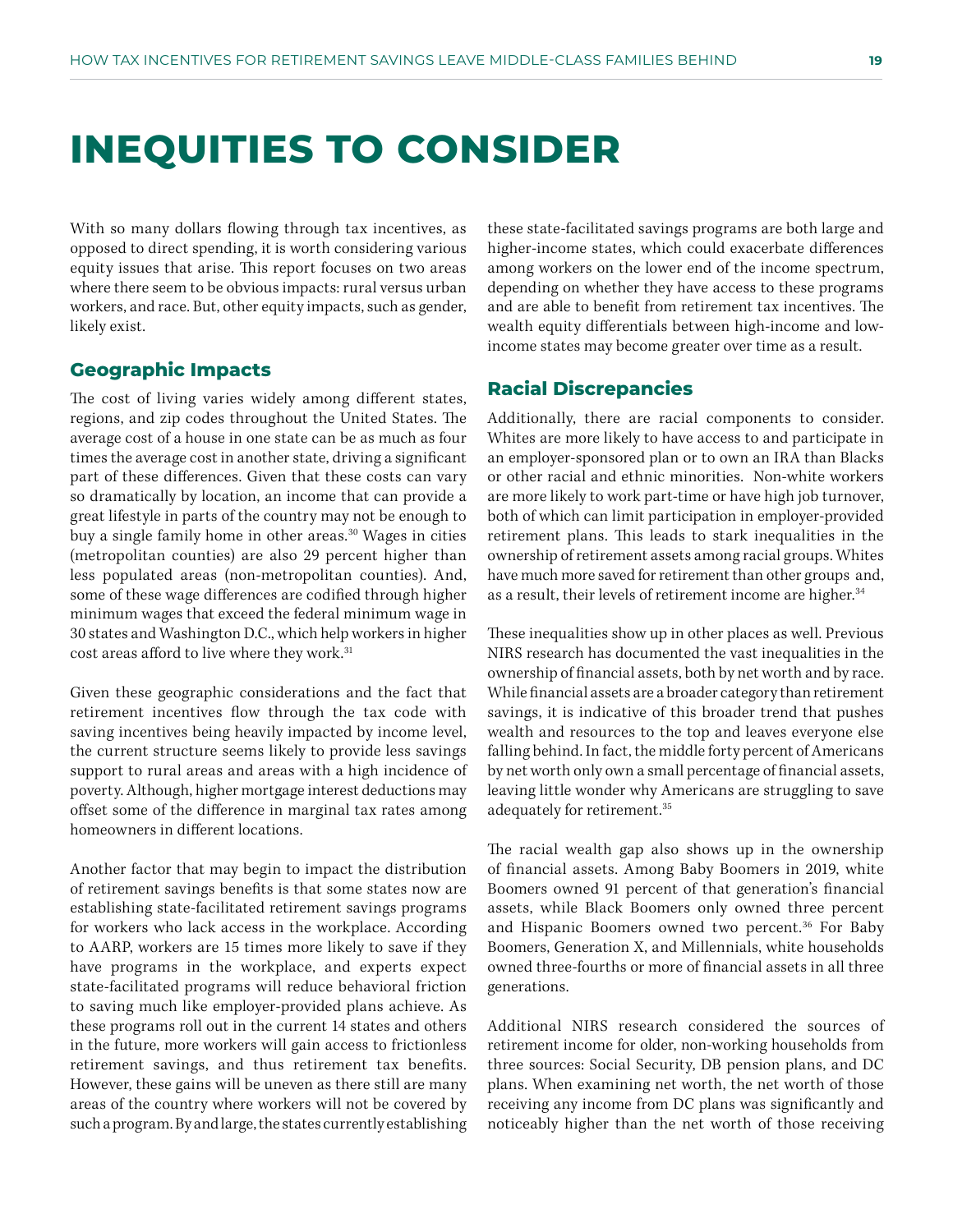income from Social Security alone, DB pensions alone, or a combination of those two. This indicates that those who are receiving retirement income from DC plans are high net worth individuals, who were likely higher-income earners during their careers. These are the very people the current retirement savings tax incentive structure benefits the most.

Similarly, that research found older Black households and older Hispanic households both trail older white households in total household income as well as Social Security income per household.37 Older, non-working white households also are

### **SOLUTIONS**

Many of the distributional impacts of retirement tax incentives are unavoidable when savings-based plans layer over a progressive income tax structure with a deductionbased incentive system. The tax structure also reflects, and sometimes amplifies, the underlying inequities in the retirement savings system. Policymakers should be conscious of the fact that, while Social Security is generous to those with very low income levels, Social Security replacement rates drop off quickly for those in the middle class. However, the tax incentives are not filling that gap until a taxpayer reaches significantly higher income levels.

#### **Social Security**

Discussions of how to improve retirement security for all Americans often ignore the fact that the United States already has a nearly universal retirement savings system: Social Security. The overwhelming majority of older Americans will receive some retirement income from Social Security. For low-income older Americans, almost all of their retirement income likely will come from Social Security. A starting place for strengthening retirement security should be with Social Security.

The most recent Social Security trustees' report projects that the trust fund for the Old Age and Survivors Insurance program will be depleted in 2033. At that point, Social Security will be able to provide roughly three-quarters of promised benefits. The first step, therefore, should be shoring up the program's financing to ensure no benefit cuts take place. One area to look for improved financing is to eliminate the "tax max" or taxable maximum amount for earnings and benefits. While the percentage of *workers* with earnings above the tax max has held relatively steady for years, the percentage of *earnings* above the tax max has increased

much more likely to have income from a defined contribution plan than either Black or Hispanic households.38 Consistent with the findings related to financial asset ownership, defined contribution plans appear to be providing much more income to high net worth white households than others.

due to the increased amount of income inequality in the U.S. Eliminating the tax max completely would bring more revenue into the program.

After shoring up the financing of the program, a second step could be targeted benefit improvements for certain populations within Social Security. These could take several forms including: restoring a true minimum benefit in Social Security to prevent elder poverty; increasing benefit levels for those who have been receiving benefits for more than twenty years; and reforming the spousal benefit to reflect the realities of working life in the twenty-first century.

A third step to improving retirement security through Social Security could be a broad increase in Social Security benefit amounts by increasing the payroll tax contributions paid by employees and employers. The increases in both benefit amounts and payroll taxes should be coordinated to maintain funding integrity for the program. Generally speaking, a majority of working Americans are likely to benefit in retirement more through contributing an extra one or two percent in payroll taxes in order to receive a larger Social Security benefit than they would through a more generous tax break for defined contribution plan savings.

Another way to use Social Security to help the missing middle class would be to think of individual savings in relation to Social Security. There have been numerous proposals on this front, including buying annuities through Social Security with retirement savings, using savings to delay the Social Security start date, and defaulting workers into catch-up contributions that increase Social Security benefits. While the details vary in important ways, most of these proposals recognize the value and reliability that Social Security provides and aim to expand its utility in a budget-neutral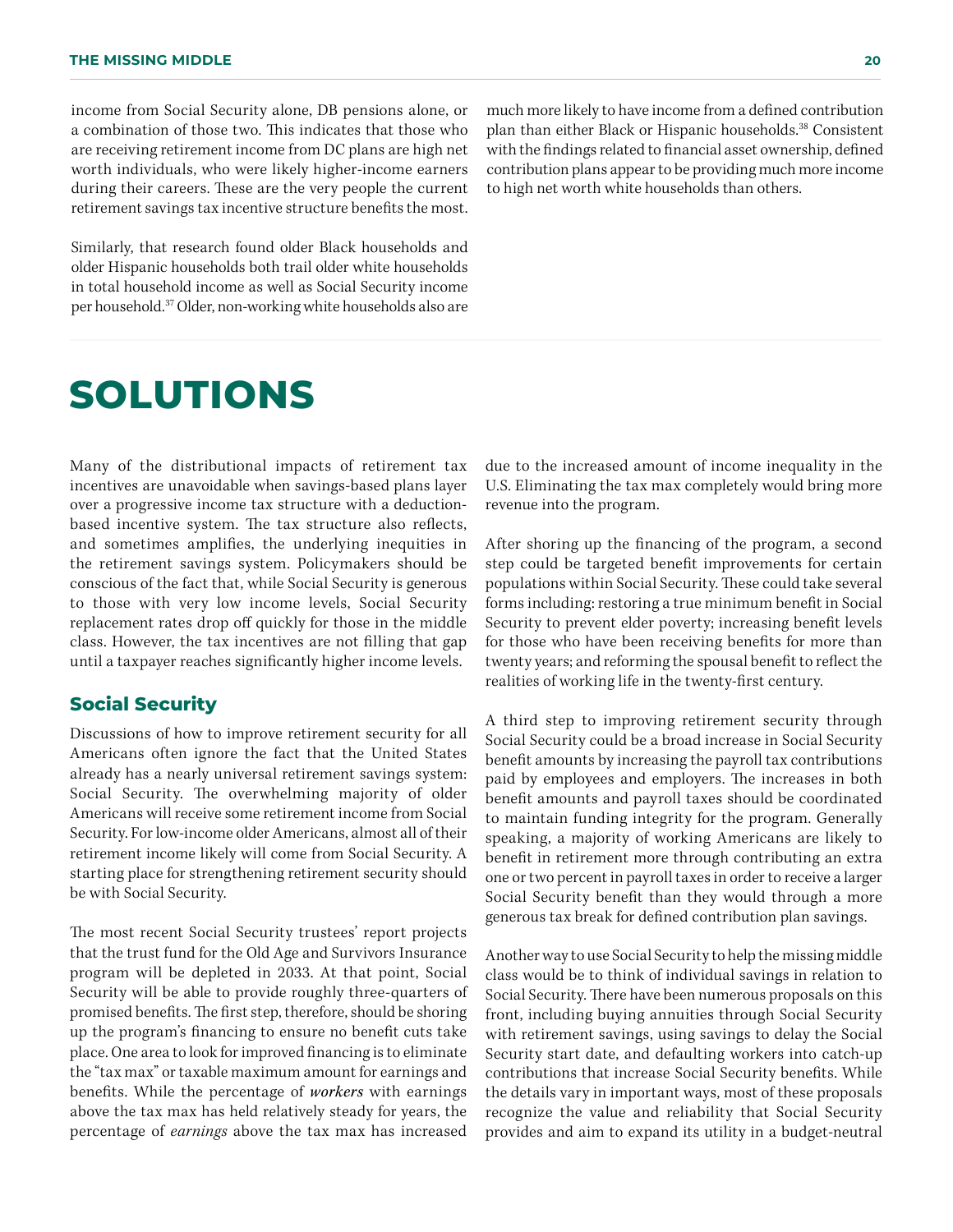manner. And, most proposals include a reasonable cap that could be implemented based either on the dollar cost of the buy-up or a retirement income level based cap so that this would not become another way for those with the most resources to twist the system disproportionately in their favor. Such proposals offer great hope that a retirement system that has lurched towards lump sums could be nudged back to focus on generating income. However, any reliance upon individual savings would be limited for the groups that are missing out today, unless those areas are strengthened in a significant way.

In recent years, retirement security experts have spent much time focused on shoring up Social Security's funding and combating claims that Social Security won't be there when people retire. As a result, Americans have lost sight of the fact that Social Security is the most important retirement program in the nation and a vehicle for improving retirement security for almost all Americans. Meanwhile, Congress has made changes to retirement policy that primarily benefit high-income savers, but has dragged its feet on fixing Social Security, which benefits working class and middle-class families.

#### **State-Facilitated Retirement Savings Programs**

A major development in recent years has been the establishment of more than a dozen state-facilitated retirement savings programs, often called "Secure Choice" programs. These plans are specifically targeted toward private sector workers who are not offered a retirement savings plan through their employer. Many of these workers are also low- or moderate-income, the very people who are often left out of the retirement savings tax structure.

There have been discussions among policymakers about creating a federal program with a structure similar to these state-run savings initiatives, which would fill the gap left by states that are not moving forward with establishing these programs. A federal savings program might be structured like a 401(k) rather than an IRA, which would allow employers to contribute to workers' retirement accounts if they wish (currently, employers are not allowed to contribute in most of these state programs because the account is set up as an IRA). A federal program also would normalize the geographic inequities that seem likely to emerge with the current piecemeal, state-based approach.

Another idea that deserves consideration is targeting the Saver's Credit toward workers who are participating in these Secure Choice programs. Many may already be eligible to claim the Saver's Credit, but may not know about it or how to claim it. Others may just be missing out on the benefit due to the sharp income cliffs in the design of the Saver's Credit. States offering these programs could consider establishing a state-level version of the Saver's Credit, but broad reform of the federal Saver's Credit could benefit more than just those saving in these programs, as other low and moderate income workers would be able to take advantage of an improved federal credit.

#### **A Federal Retirement Saving Credit**

One idea discussed recently is the elimination of the tax deductions available for retirement savings and replacement with a credit that is a fixed percentage for everyone, regardless of income level. If this credit is made refundable, so that it can be claimed even if no taxes are owed, that would do even more to improve retirement security. Furthermore, if the amount of the retirement savings credit could be directly deposited into a retirement savings account, that would provide an additional boost to retirement savings.

This flat credit would not eliminate the upward skew from larger contributions that are made by people who earn more, but it would make the tax-match more equitable as the tax incentive would no longer be based upon an individual or family's top marginal tax rate. Instead, everyone would receive the same tax-match, regardless of contribution amount. For example, if the retirement saving credit equaled 25 percent of retirement plan contributions, then someone who saves \$1,000 would receive a \$250 tax credit. Someone else who saves \$10,000 would receive a \$2,500 tax credit. It would not matter though whether these individuals are in the 12 percent or 37 percent marginal tax bracket because they would each receive the same 25 percent tax-match.

#### **Required Minimum Distributions**

The SECURE Act of 2019 increased the start age of required minimum distributions from 70.5 to 72. Pending legislation often referred to as "Secure 2.0" would further raise RMDs from 72 to 75. This seems to be an example of the retirement savings system being used as a wealth building and intergenerational wealth transfer system. The whole point of RMDs is to require money accrued for retirement savings to be distributed in retirement. While the money has to be distributed, it doesn't have to be spent, it just has to be taken out of a tax-preferred account. Raising the age at which RMDs start enables wealthy individuals to further shelter their wealth from taxation, but appears very unlikely to solve the problems facing middle-class Americans.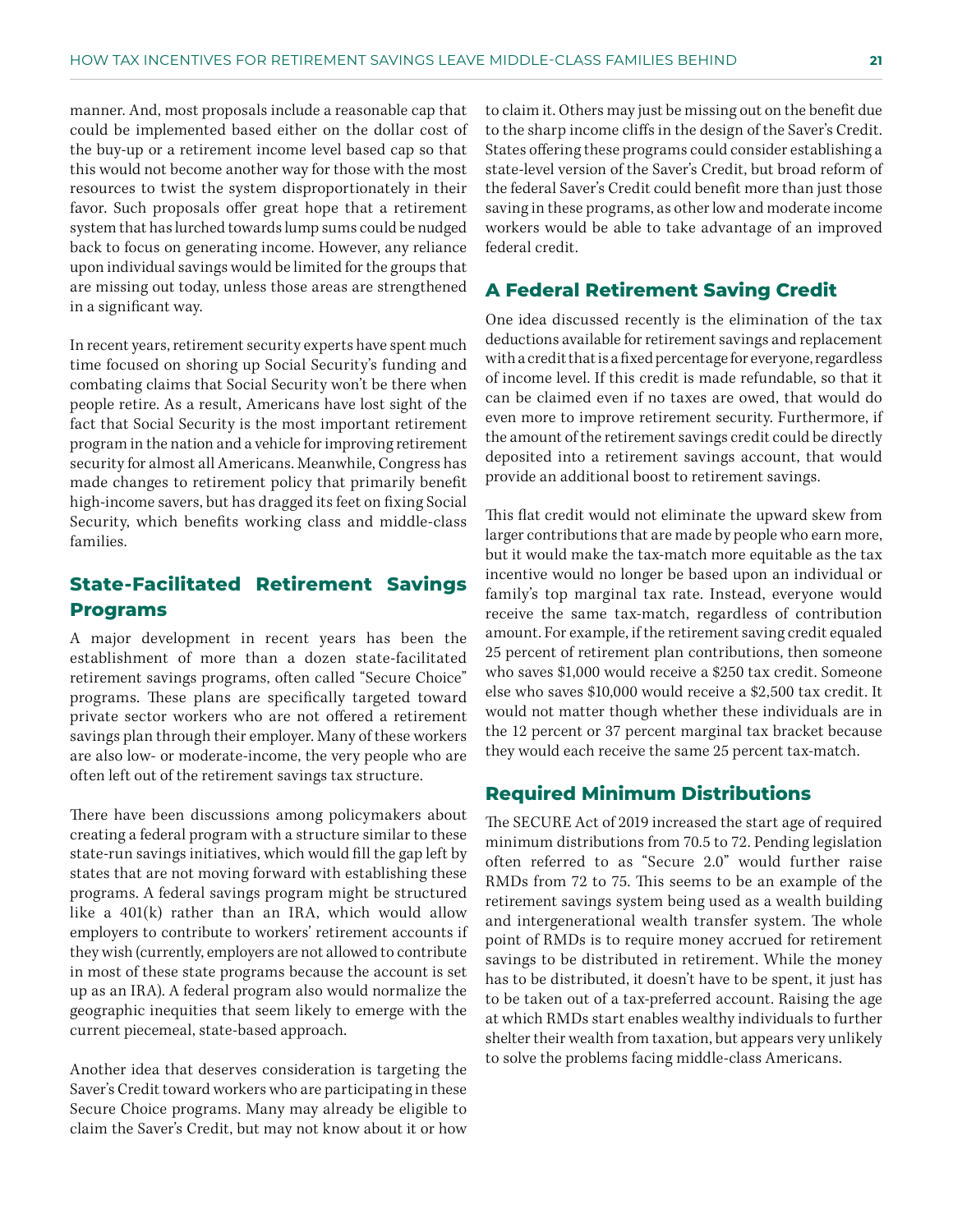### **CONCLUSION**

The U.S. retirement savings system too often leaves out the middle class. Social Security, while very effective at reducing elder poverty, has replacement rates that diminish rapidly. Meanwhile, the individual savings system, which is bolstered by generous tax incentives, provides the greatest benefit to high-income earners and middle-class workers often are not well-positioned to take advantage of it.

Those generous tax incentives offered by the federal government to promote retirement savings are layered upon a retirement savings system that is inequitable. The very nature of the tax code itself pushes much of the benefit to the top since high-income taxpayers always will benefit more from deductions in a progressive income tax structure with marginal tax rates. Retirement plan access also drives many of the outcomes relating to adequate savings and plan participation is a necessary first step for utilizing tax incentives.

Essential reforms to the Saver's Credit, which exists to encourage saving among low- and moderate-income households, could go far to increasing saving among the missing middle class. Broader reforms of the retirement tax expenditures, such as eliminating deductions in favor a refundable credit, could do even more to promote greater savings.

Ultimately, tax incentives are a tool to achieve a specific public policy purpose. For the purpose of encouraging retirement savings, these incentives mostly reflect and sometimes exacerbate a fundamentally inequitable system. Perhaps it is time for policymakers to recalibrate their tools to focus on the missing middle rather than foregoing large sums of federal tax revenue for tax expenditures that mostly benefit the highest earners.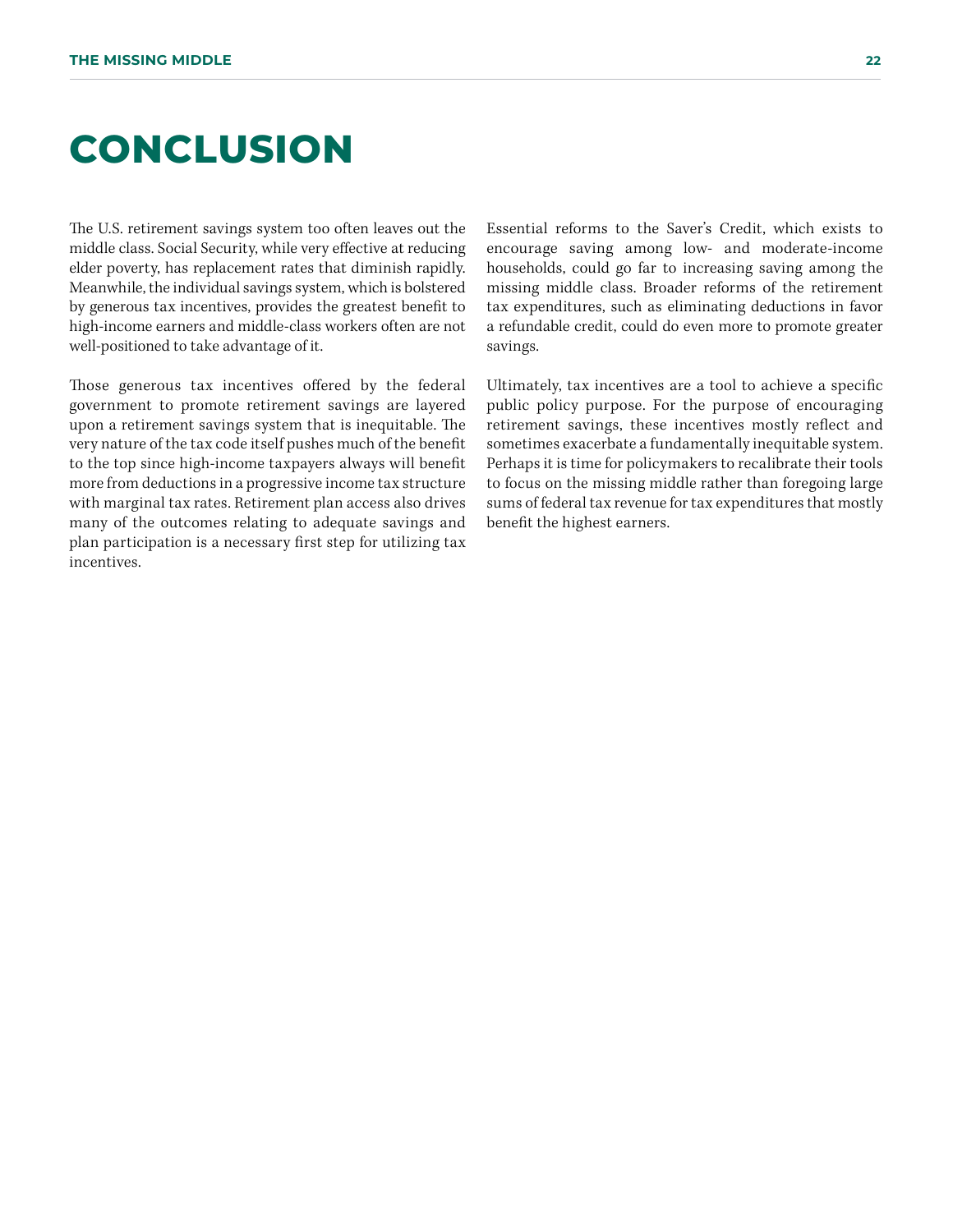### **ENDNOTES**

- 1. Social Security Administration. "Employment Covered Under the Social Security Program, 1935-84", *Social Security Bulletin,* April 1985, Vol. 48, No. 4.
- 2. Kevin Whitman, Gayle L. Reznik, and Dave Shoffner. "Who Never Receives Social Security Benefits?" *Social Security Bulletin,* May 2011, Vol. 71, No. 2.
- 3. Sarah Donovan, Joseph Dalaker, Marc Labonte, and Paul Romero. *The U.S. Income Distribution: Trends and Issues.*  Congressional Research Service. January 2021.
- 4. Carter Price and Kathryn Edwards. *Trends in Income from 1975 to 2018.* RAND Corporation. September 2020.
- 5. Ilana Boivie. *Who Killed the Private Sector DB Plan?*  National Institute on Retirement Security. March 2011.
- 6. There are various ways to calculate who in the U.S. is middle class, but the consensus is that approximately 52% of American households are middle class. Interestingly, the vast majority of Americans *think* they are middle class. See: Organization for Economic Cooperation and Development, "Under Pressure: the Squeezed Middle class," [\(https://www.oecd.org/unitedstates/Middle](https://www.oecd.org/unitedstates/Middle-class-2019-United-States.pdf)[class-2019-United-States.pdf](https://www.oecd.org/unitedstates/Middle-class-2019-United-States.pdf)); Jeffrey Wenger and Melanie Zaber, "Most Americans Consider Themselves Middle-Class. But Are They?" Rand Corporation [\(https://](https://www.rand.org/blog/2021/05/most-americans-consider-themselves-middle-class-but.html) [www.rand.org/blog/2021/05/most-americans-consider](https://www.rand.org/blog/2021/05/most-americans-consider-themselves-middle-class-but.html)[themselves-middle-class-but.html](https://www.rand.org/blog/2021/05/most-americans-consider-themselves-middle-class-but.html)); and Rakesh Kochhar, "The American middle class is stable in size, but losing ground financially to upper-income families" Pew Research Center [\(https://www.pewresearch.org/fact](https://www.pewresearch.org/fact-tank/2018/09/06/the-american-middle-class-is-stable-in-size-but-losing-ground-financially-to-upper-income-families/)[tank/2018/09/06/the-american-middle-class-is-stable](https://www.pewresearch.org/fact-tank/2018/09/06/the-american-middle-class-is-stable-in-size-but-losing-ground-financially-to-upper-income-families/)[in-size-but-losing-ground-financially-to-upper-income](https://www.pewresearch.org/fact-tank/2018/09/06/the-american-middle-class-is-stable-in-size-but-losing-ground-financially-to-upper-income-families/)[families/\)](https://www.pewresearch.org/fact-tank/2018/09/06/the-american-middle-class-is-stable-in-size-but-losing-ground-financially-to-upper-income-families/).
- 7. In 1982, there were 14 income tax brackets, ranging from 11% to 50%. Median family income that year was \$23,430, which would put the median family in the 23% marginal tax bracket. Source: [https://www.tax-brackets.](https://www.tax-brackets.org/federaltaxtable/1983) [org/federaltaxtable/1983](https://www.tax-brackets.org/federaltaxtable/1983)
- 8. Jay Kloepfer and Julia Moriarty. *Risky Business: The Challenges Facing Today's Investors.* Callan. January 2017.
- 9. This may be true for those who invest relatively small sums, but those who are able to invest more aggressively and achieve higher returns are able to benefit from the tax advantages on investment gains.
- 10. Aaron Brown. "401(k) Plans No Longer Make Much Sense for Savers", *Forbes.* July 21, 2020.
- 11. Present value is defined as "the value in the present of a sum of money, in contrast to some future value it will have when it has been invested at compound interest."
- 12. Typically it is about 41-45% of taxpayers who owe no federal taxes each year. Source: Howard Gleckman, "The COVID-19 Pandemic Drove A Huge, But Temporary, Increase in Households That Did Not Pay Federal Income Tax", TaxVox. Urban-Brookings Tax Policy Center. August 18, 2021.
- 13. Internal Revenue Service. "Types of Retirement Plans" Available on the web at: [https://www.irs.gov/retirement](https://www.irs.gov/retirement-plans/plan-sponsor/types-of-retirement-plans)[plans/plan-sponsor/types-of-retirement-plans](https://www.irs.gov/retirement-plans/plan-sponsor/types-of-retirement-plans)
- 14. Employee Benefits Security Administration, "Fact Sheet: Cash Balance Pension Plans" U.S. Department of Labor. November 2011. Available on the web at: [https://www.dol.](https://www.dol.gov/agencies/ebsa/about-ebsa/our-activities/resource-center/fact-sheets/cash-balance-pension-plans) [gov/agencies/ebsa/about-ebsa/our-activities/resource](https://www.dol.gov/agencies/ebsa/about-ebsa/our-activities/resource-center/fact-sheets/cash-balance-pension-plans)[center/fact-sheets/cash-balance-pension-plans](https://www.dol.gov/agencies/ebsa/about-ebsa/our-activities/resource-center/fact-sheets/cash-balance-pension-plans)
- 15. U.S. Department of the Treasury. "Tax Expenditures FY2023 Tables." Available on the web at: [https://home.](https://home.treasury.gov/policy-issues/tax-policy/tax-expenditures) [treasury.gov/policy-issues/tax-policy/tax-expenditures](https://home.treasury.gov/policy-issues/tax-policy/tax-expenditures)
- 16. Monique Morrissey. *Unions can reduce the public-sector pay gap.* Economic Policy Institute. June 2021.
- 17. Federal Deposit Insurance Corporation. "How America Banks: Household Use of Banking and Financial Services" December 17, 2021. Available on the web at: [https://www.fdic.gov/analysis/household-survey/index.](https://www.fdic.gov/analysis/household-survey/index.html#:~:text=and%20Financial%20Services-,2019%20FDIC%20Survey,union%20(i.e.%2C%20bank) [html#:~:text=and%20Financial%20Services-,2019%20](https://www.fdic.gov/analysis/household-survey/index.html#:~:text=and%20Financial%20Services-,2019%20FDIC%20Survey,union%20(i.e.%2C%20bank) [FDIC%20Survey,union%20\(i.e.%2C%20bank](https://www.fdic.gov/analysis/household-survey/index.html#:~:text=and%20Financial%20Services-,2019%20FDIC%20Survey,union%20(i.e.%2C%20bank)
- 18. There is significantly more money in traditional rather than Roth IRAs. At the end of 2019, there were \$9.4 trillion of assets in traditional IRAs and \$1.0 trillion of assets in Roth IRAs, according to a CRS analysis of ICI data.
- 19. Total retirement assets in the U.S. were \$39.4 trillion at the end of the fourth quarter of 2021. Source: Investment Company Institute, "Retirement Assets Total \$39.4 Trillion in Fourth Quarter 2021", March 28, 2022.
- 20. Tax Policy Center. "What is the Standard Deduction?" Updated May 2020. Available on the web at: [https://](https://www.taxpolicycenter.org/briefing-book/what-standard-deduction) [www.taxpolicycenter.org/briefing-book/what-standard](https://www.taxpolicycenter.org/briefing-book/what-standard-deduction)[deduction](https://www.taxpolicycenter.org/briefing-book/what-standard-deduction)
- 21. Urban-Brookings Tax Policy Center. "Historical Highest Marginal Income Tax Rates" February 9, 2022. Available on the web at: [https://www.taxpolicycenter.org/](https://www.taxpolicycenter.org/statistics/historical-highest-marginal-income-tax-rates) [statistics/historical-highest-marginal-income-tax-rates](https://www.taxpolicycenter.org/statistics/historical-highest-marginal-income-tax-rates)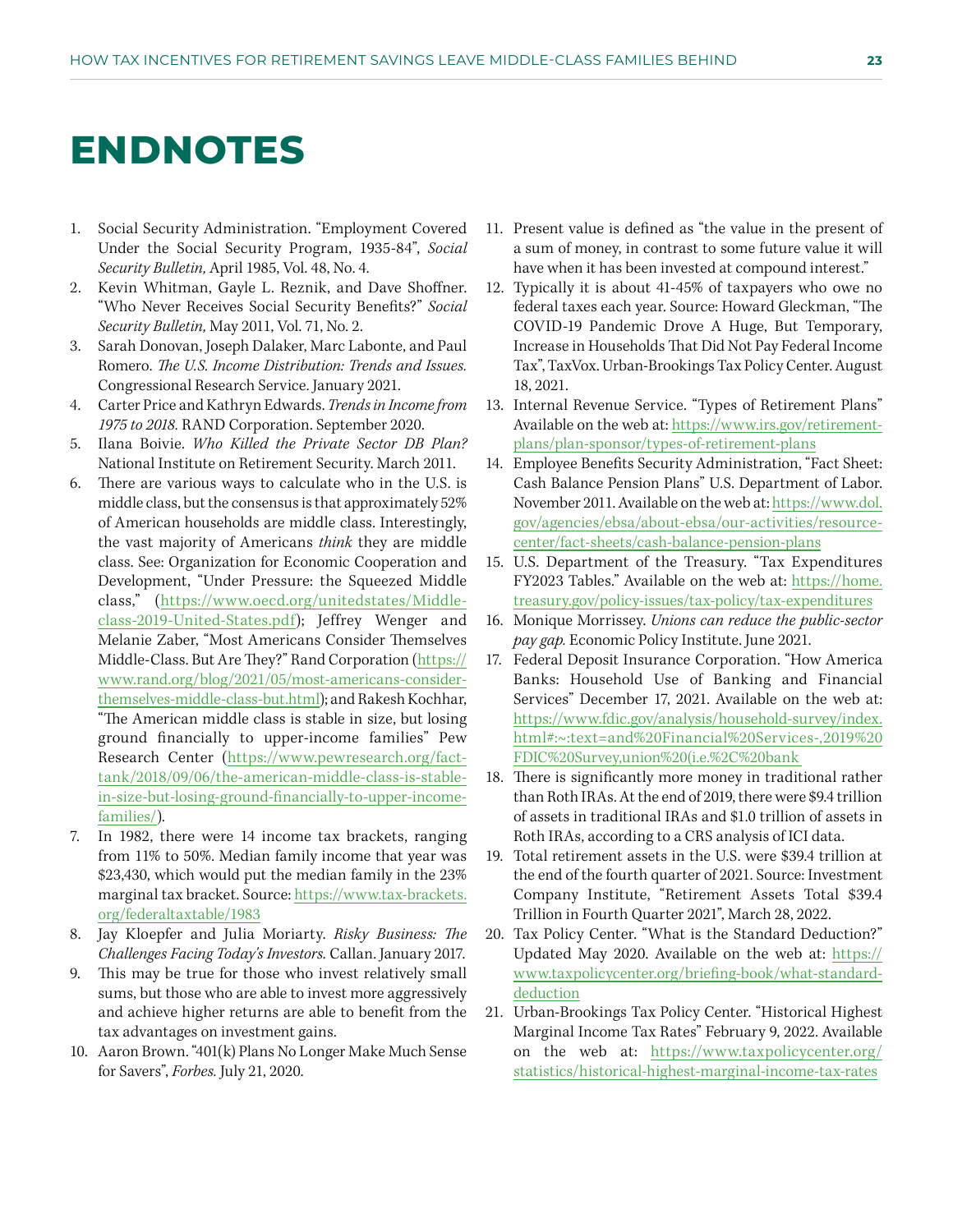- 22. In the private sector, only 17 percent of workers had access to a defined benefit plan, either alone or in combination with a defined contribution plan. Source: Bureau of Labor Statistics, U.S. Department of Labor, *The Economics Daily,* 51 percent of private industry workers had access to only defined contribution retirement plans at [https://www.](https://www.bls.gov/opub/ted/2018/51-percent-of-private-industry-workers-had-access-to-only-defined-contribution-retirement-plans-march-2018.htm) [bls.gov/opub/ted/2018/51-percent-of-private-industry](https://www.bls.gov/opub/ted/2018/51-percent-of-private-industry-workers-had-access-to-only-defined-contribution-retirement-plans-march-2018.htm)[workers-had-access-to-only-defined-contribution](https://www.bls.gov/opub/ted/2018/51-percent-of-private-industry-workers-had-access-to-only-defined-contribution-retirement-plans-march-2018.htm)[retirement-plans-march-2018.htm](https://www.bls.gov/opub/ted/2018/51-percent-of-private-industry-workers-had-access-to-only-defined-contribution-retirement-plans-march-2018.htm) (visited *May 02, 2022*).
- 23. Less than 15 percent of Americans work in the public sector, where access to pensions with life income is typically available. Generally speaking, union workers enjoy higher wages than nonunion workers (source: [https://www.epi.org/publication/eroded-collective](https://www.epi.org/publication/eroded-collective-bargaining/)[bargaining/\)](https://www.epi.org/publication/eroded-collective-bargaining/). Large firms tend to pay higher wages than small firms.
- 24. Morningstar points out that a relatively small number of firms provide coverage to the majority of participants in DC plans. *Retirement Plan Landscape Report,* March 2022.
- 25. Internal Revenue Service. "Retirement Savings Contributions Credit (Saver's Credit)" Available on the web at: [https://www.irs.gov/retirement-plans/plan](https://www.irs.gov/retirement-plans/plan-participant-employee/retirement-savings-contributions-savers-credit)[participant-employee/retirement-savings-contributions](https://www.irs.gov/retirement-plans/plan-participant-employee/retirement-savings-contributions-savers-credit)[savers-credit](https://www.irs.gov/retirement-plans/plan-participant-employee/retirement-savings-contributions-savers-credit)
- 26. Approximately 9 in 10 workers are in Social Security covered employment. Sources: Social Security Administration, "Fast Facts & Figures About Social Security, 2020" Available on the web at: [https://www.](https://www.ssa.gov/policy/docs/chartbooks/fast_facts/2020/fast_facts20.html) [ssa.gov/policy/docs/chartbooks/fast\\_facts/2020/fast\\_](https://www.ssa.gov/policy/docs/chartbooks/fast_facts/2020/fast_facts20.html) [facts20.html](https://www.ssa.gov/policy/docs/chartbooks/fast_facts/2020/fast_facts20.html); Social Security Administration, "Fact Sheet: Social Security" Available on the web at: [https://www.](https://www.ssa.gov/news/press/factsheets/basicfact-alt.pdf) [ssa.gov/news/press/factsheets/basicfact-alt.pdf](https://www.ssa.gov/news/press/factsheets/basicfact-alt.pdf); and Whitman 2011.
- 27. Social Security benefits rely on indexing past earnings to approximate one's average standard of living throughout their career, as explained by the SSA:  *"Average Indexed Monthly Earnings (AIME) When we compute an insured worker's benefit, we first adjust or "index" his or her earnings to reflect the change in general wage levels that occurred during the worker's years of employment. Such indexation ensures that a worker's future benefits reflect the general rise in the standard of living that occurred during his or her working lifetime. Up to 35 years of earnings are needed to compute average indexed monthly earnings. After we determine the number of years, we choose those years with the highest indexed earnings, sum such indexed earnings, and divide the total amount by the total number of months in those years. We then round the resulting average amount down to the next lower dollar amount. The result is the AIME."* Source: Social Security Administration, "Social Security Benefit Amounts" Available on the web at: [https://www.ssa.gov/oact/cola/](https://www.ssa.gov/oact/cola/Benefits.html#:~:text=After%20we%20determine%20the%20number,The%20result%20is%20the%20AIME) [Benefits.html#:~:text=After%20we%20determine%20](https://www.ssa.gov/oact/cola/Benefits.html#:~:text=After%20we%20determine%20the%20number,The%20result%20is%20the%20AIME) [the%20number,The%20result%20is%20the%20AIME](https://www.ssa.gov/oact/cola/Benefits.html#:~:text=After%20we%20determine%20the%20number,The%20result%20is%20the%20AIME).
- 28. Congressional Budget Office. *Social Security Replacement Rates and Other Benefit Measures: An In-Depth Analysis.*  April 2019.
- 29. Social Security Administration. *The 2021 Trustees Report.*  August 31, 2021.
- 30. National Association of Realtors, "County Median Home Prices Q4 2021" Available on the web at: [https://www.](https://www.nar.realtor/research-and-statistics/housing-statistics/county-median-home-prices-and-monthly-mortgage-payment) [nar.realtor/research-and-statistics/housing-statistics/](https://www.nar.realtor/research-and-statistics/housing-statistics/county-median-home-prices-and-monthly-mortgage-payment) [county-median-home-prices-and-monthly-mortgage](https://www.nar.realtor/research-and-statistics/housing-statistics/county-median-home-prices-and-monthly-mortgage-payment)[payment.](https://www.nar.realtor/research-and-statistics/housing-statistics/county-median-home-prices-and-monthly-mortgage-payment)
- 31. National Conference of State Legislatures. "State Minimum Wages" March 9, 2022. Available on the web at: [https://www.ncsl.org/research/labor-and-employment/](https://www.ncsl.org/research/labor-and-employment/state-minimum-wage-chart.aspx) [state-minimum-wage-chart.aspx](https://www.ncsl.org/research/labor-and-employment/state-minimum-wage-chart.aspx).
- 32. Neil Bhutta, Andrew C. Chang, Lisa J. Dettling, and Joanne W. Hsu. *Disparities in Wealth by Race and Ethnicity in the 2019 Survey of Consumer Finances.* The Federal Reserve Board. September 28, 2020.
- 33. Steve Rosenthal, "Retirement Tax Benefits Exacerbate Racial Inequities," *Forbes.* August 25, 2021.
- 34. Tyler Bond and Frank Porell. *Examining the Nest Egg.*  National Institute on Retirement Security. January 2020.
- 35. In 2019, the middle 40% of Millennials owned 14% of their generation's financial assets; the middle 40% of Generation X owned 8% of their generation's financial assets; and the middle 40% of Baby Boomers owned 6% of their generation's financial assets. Source: Tyler Bond, "The Middle Class Owns Few Financial Assets," National Institute on Retirement Security. September 2021.
- 36. Tyler Bond. *Stark Inequality.* National Institute on Retirement Security. September 2021.
- 37. Tyler Bond and Frank Porell. *Examining the Nest Egg.*  National Institute on Retirement Security. January 2020.
- 38. Older, non-working households with income from a defined contribution plan: whites - 29.4%; Blacks - 13.7%; Hispanics - 12.3%. Source: *Examining the Nest Egg.*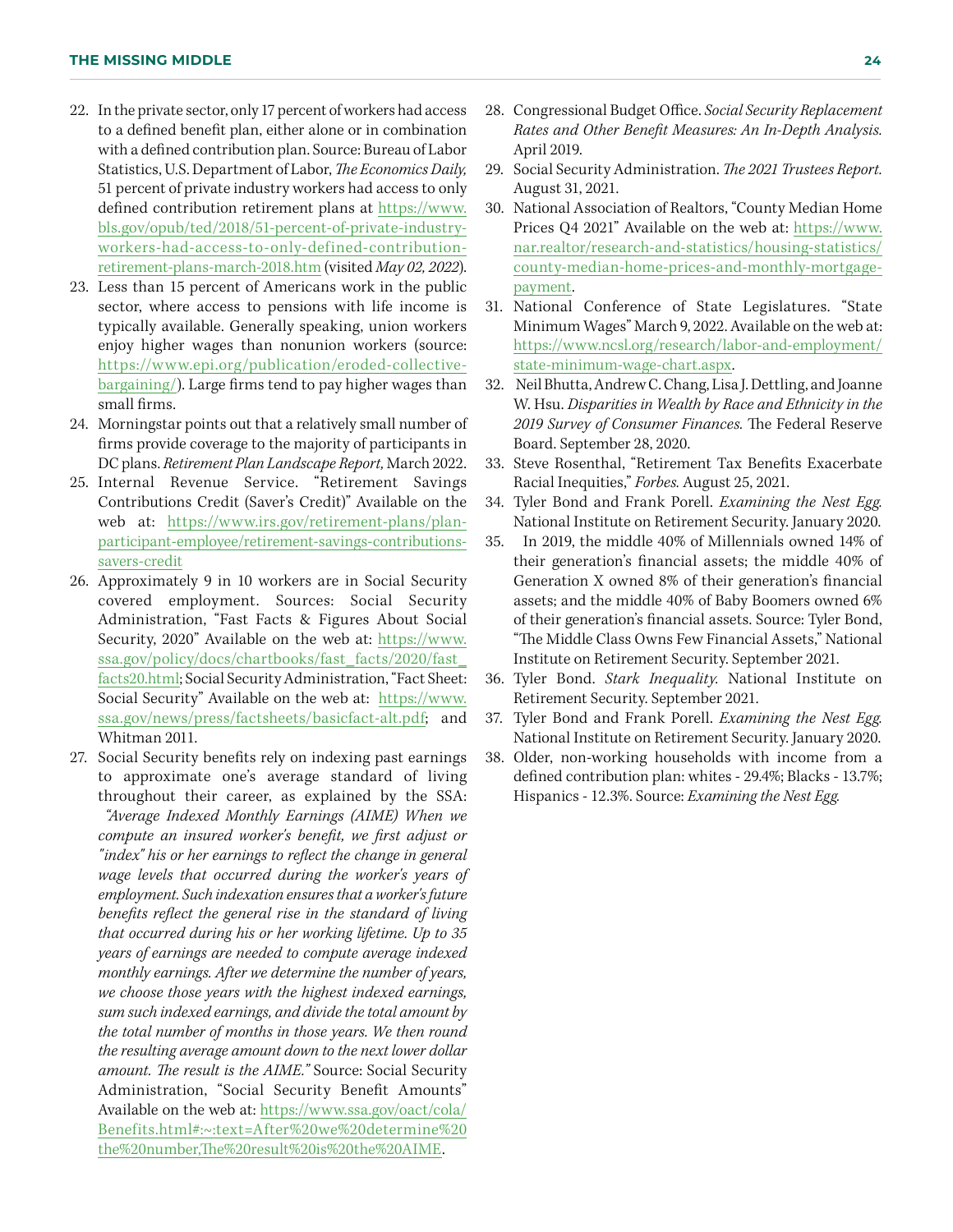# **WHO WE ARE & WHAT WE DO**

#### **Board of Directors**

**Gerri Madrid-Davis**, Board Chair & Director, Internal Diversity, Equity and Inclusion Programs, AARP

**Brian Tobin**, Vice Chair & Fire Chief, Daisy Mountain Fire & Rescue

**Kelly Fox**, Secretary/Treasurer & Chief, Stakeholder Relations and External Outreach, CalPERS

**John Adler**, Board Member & Chief ESG Officer, Bureau of Asset Management, Office of the New York City Comptroller

**Dana Bilyeu**, Board Member & Executive Director, National Association of State Retirement Administrators

**Kristen Doyle, CFA**, Board Member & Partner and Head of Public Funds, Aon Hewitt Investment Consulting

**Michael Hairston**, Board Member & Senior Pension Specialist, National Education Association

**R. Dean Kenderdine**, Board Member & Executive Director, National Council on Teacher Retirement

**Hank H. Kim**, Board Member & Executive Director, National Conference on Public Employee Retirement Systems

**Andrew Sherman,** Board Member & Senior Vice President, National Director of Public Sector Market, Segal

**Jay Stoffel**, Board Member & Executive Director, Teachers Retirement Association of Minnesota

#### **Staff and Consultants**

**Dan Doonan,** Executive Director

**Tyler Bond,** Research Manager

**Celia Ringland,** Research Associate

**Destini Striggles,** Membership Services Associate

**Kelly Kenneally,** Communications Consultant

#### **Academic Advisory Board**

**Sylvia Allegretto, PhD**, University of California, Berkeley **Brad M. Barber, PhD**, University of California, Davis

**Ron Gebhardtsbauer, FSA, MAAA**, Pennsylvania State University

**Teresa Ghilarducci, PhD**, The New School for Social Research

 **Jacob S. Hacker, PhD**, Yale University

**Regina T. Jefferson, JD, LLM**, Catholic University of America

**Jeffrey H. Keefe, PhD**, Rutgers University

**Eric Kingson, PhD**, Syracuse University

**Alica H. Munnell, PhD**, Boston College

**Christian E. Weller, PhD**, University of Massachusetts Boston

#### **Our Mission**

The National Institute on Retirement Security is a non-profit research and education organization established to contribute to informed policymaking by fostering a deep understanding of the value of retirement security to employees, employers, and the economy as a whole.

#### **Our Vision**

Through our activities, NIRS seeks to encourage the development of public policies that enhance retirement security in America. Our vision is one of a retirement system that simultaneously meets the needs of employers, employees, and the public interest. That is, one where:

- employers can offer affordable, high quality retirement benefits that help them achieve their human resources goals;
- employees can count on a secure source of retirement income that enables them to maintain a decent living standard after a lifetime of work; and
- the public interest is well-served by retirement systems that are managed in ways that promote fiscal responsibility, economic growth, and responsible stewardship of retirement assets.

#### **Our Approach**

- High-quality research that informs the public debate on retirement policy. The research program focuses on the role and value of defined benefit pension plans for employers, employees, and the public at large. We also conduct research on policy approaches and other innovative strategies to expand broad based retirement security.
- Education programs that disseminate our research findings broadly. NIRS disseminates its research findings to the public, policy makers, and the media by distributing reports, conducting briefings, and participating in conferences and other public forums.
- Outreach to partners and key stakeholders. By building partnerships with other experts in the field of retirement research and with stakeholders that support retirement security, we leverage the impact of our research and education efforts. Our outreach activities also improve the capacity of government agencies, non-profits, the private sector, and others working to promote and expand retirement security.